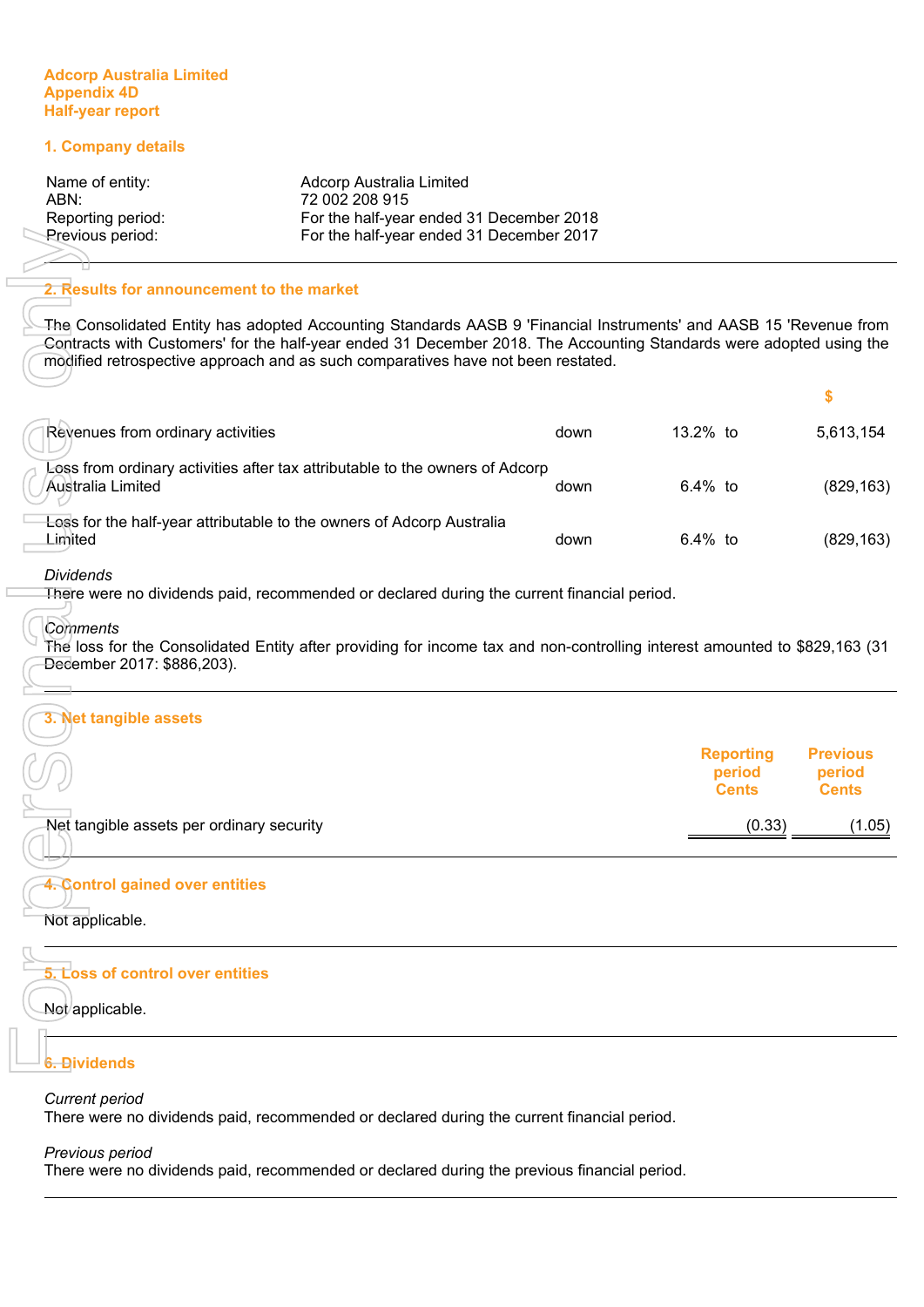## **7. Dividend reinvestment plans**

Not applicable.

 $\Box$ 

| 8. Details of associates and joint venture entities                                                                                                                                                                                                                   |                                 |                                                 |                                 |                                                          |
|-----------------------------------------------------------------------------------------------------------------------------------------------------------------------------------------------------------------------------------------------------------------------|---------------------------------|-------------------------------------------------|---------------------------------|----------------------------------------------------------|
|                                                                                                                                                                                                                                                                       |                                 | <b>Reporting entity's</b><br>percentage holding |                                 | <b>Contribution to profit/(loss)</b><br>(where material) |
| Name of associate / joint venture                                                                                                                                                                                                                                     | <b>Reporting</b><br>period<br>℅ | <b>Previous</b><br>period<br>%                  | <b>Reporting</b><br>period<br>S | <b>Previous</b><br>period<br>\$                          |
| Shootsta Holdings Pty Ltd (Associate)<br>HR by the Hour Pty Ltd (Joint Venture)                                                                                                                                                                                       | 15.00%<br>50.00%                | 15.00%<br>50.00%                                | (50, 515)                       | 36,634                                                   |
| Group's aggregate share of associates and joint venture<br>entities' profit/(loss) (where material)                                                                                                                                                                   |                                 |                                                 |                                 |                                                          |
| Profit/(loss) from ordinary activities before income tax                                                                                                                                                                                                              |                                 |                                                 | (50, 515)                       | 36,634                                                   |
| 9. Foreign entities                                                                                                                                                                                                                                                   |                                 |                                                 |                                 |                                                          |
| Details of origin of accounting standards used in compiling the report:                                                                                                                                                                                               |                                 |                                                 |                                 |                                                          |
| Not applicable.                                                                                                                                                                                                                                                       |                                 |                                                 |                                 |                                                          |
| 10. Audit qualification or review                                                                                                                                                                                                                                     |                                 |                                                 |                                 |                                                          |
| Details of audit/review dispute or qualification (if any):                                                                                                                                                                                                            |                                 |                                                 |                                 |                                                          |
| The financial statements were subject to a review by the auditors and the review report, which contains a material<br>uncertainty paragraph regarding preparation of the financial statements on a going concern basis, is attached as part of the<br>Interim Report. |                                 |                                                 |                                 |                                                          |
| 1. Attachments                                                                                                                                                                                                                                                        |                                 |                                                 |                                 |                                                          |
| Details of attachments (if any):                                                                                                                                                                                                                                      |                                 |                                                 |                                 |                                                          |
| The Interim Report of Adcorp Australia Limited for the half-year ended 31 December 2018 is attached.                                                                                                                                                                  |                                 |                                                 |                                 |                                                          |
| 2. Signed                                                                                                                                                                                                                                                             |                                 |                                                 |                                 |                                                          |
| Signed                                                                                                                                                                                                                                                                |                                 |                                                 | Date: 28 February 2019          |                                                          |
| David Morrison                                                                                                                                                                                                                                                        |                                 |                                                 |                                 |                                                          |
| <b>Chief Executive Officer and Managing Director</b>                                                                                                                                                                                                                  |                                 |                                                 |                                 |                                                          |
| Sydney                                                                                                                                                                                                                                                                |                                 |                                                 |                                 |                                                          |

# **9. Foreign entities**

# **10. Audit qualification or review**

# **11. Attachments**

**12. Signed**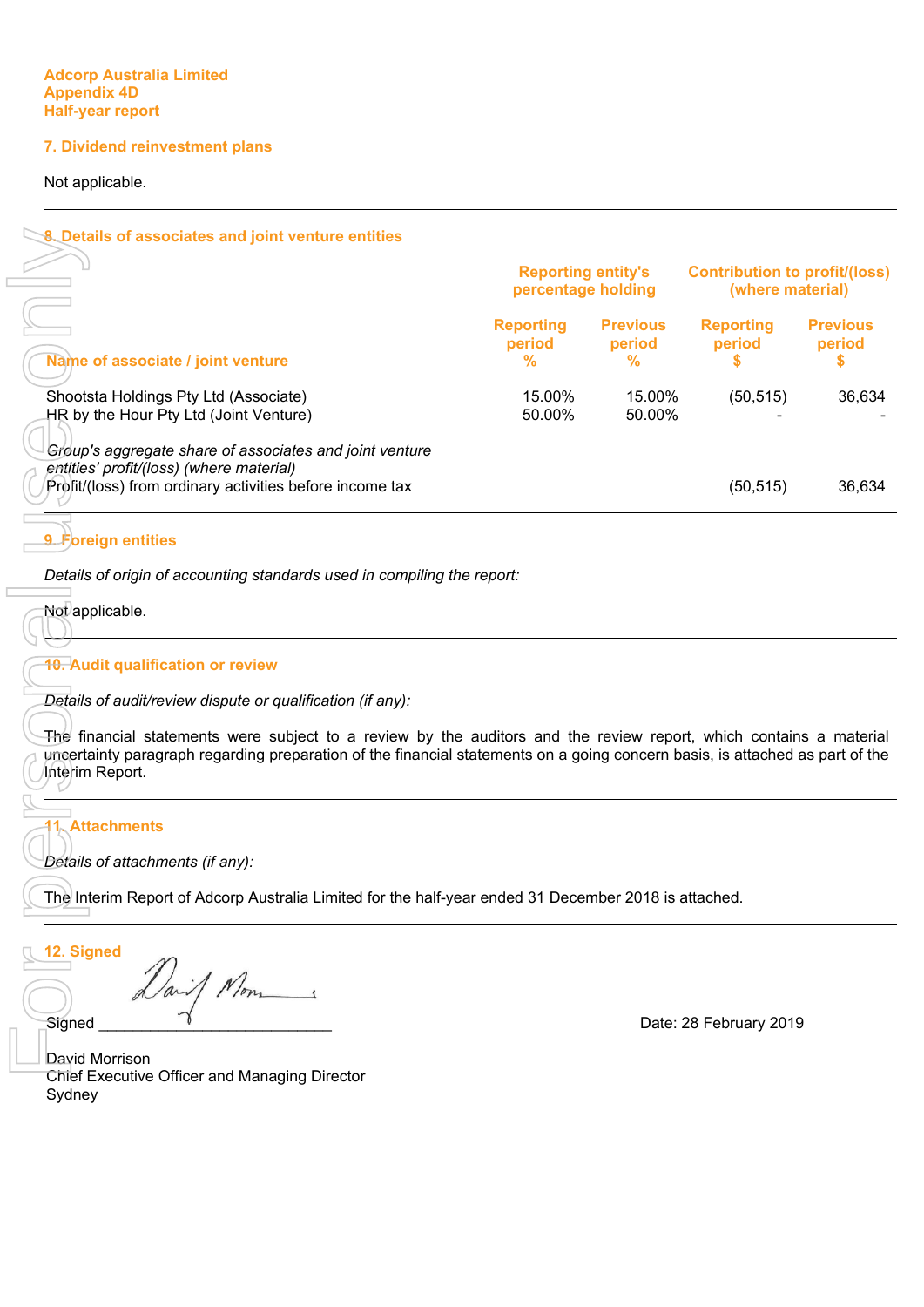

**ABN 72 002 208 915**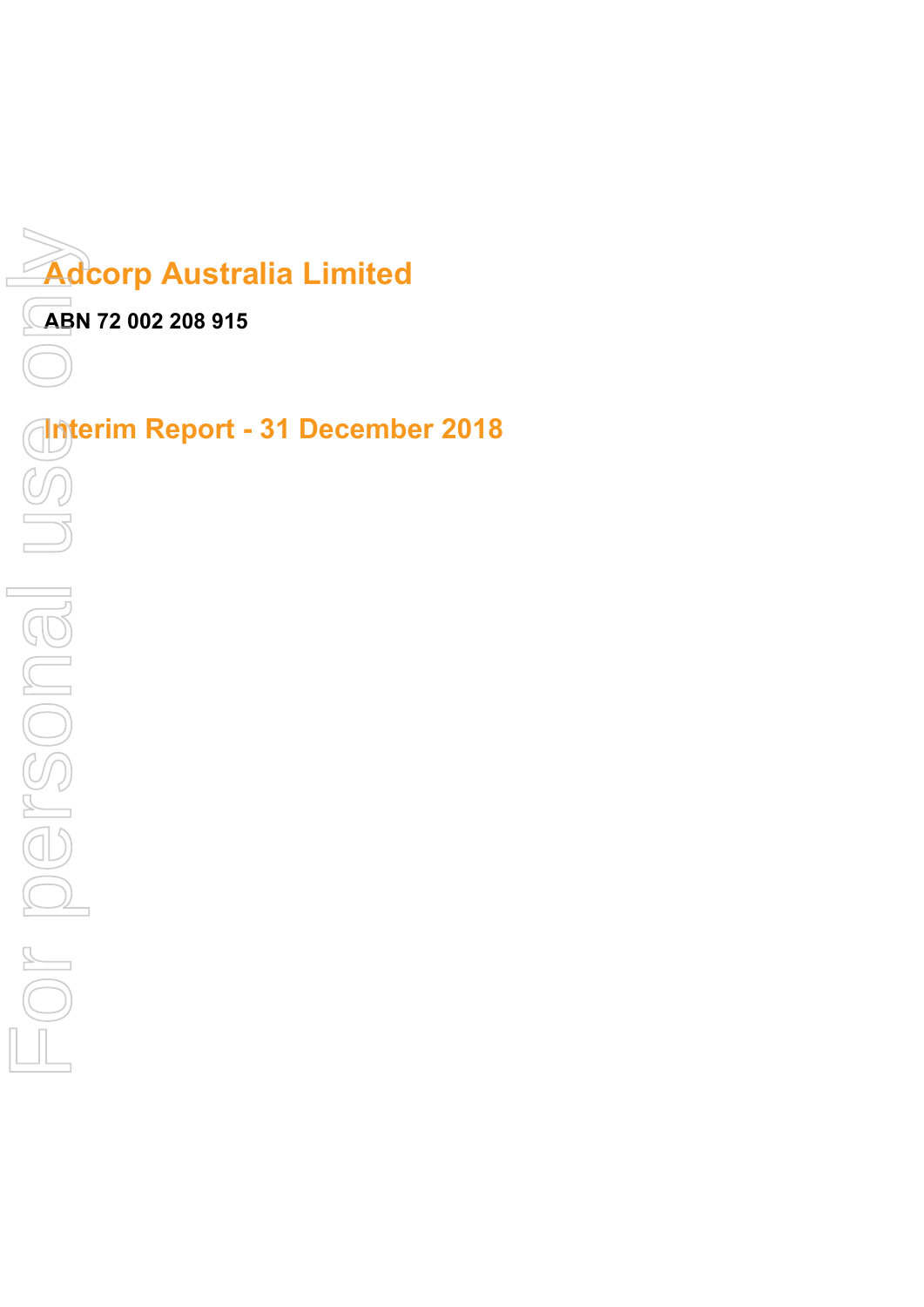#### **Adcorp Australia Limited Contents 31 December 2018**

| Directors' report                                                              | 2  |
|--------------------------------------------------------------------------------|----|
| Auditor's independence declaration                                             |    |
| Consolidated statement of profit or loss and other comprehensive income        | 6  |
| Consolidated statement of financial position                                   |    |
| Consolidated statement of changes in equity                                    | 8  |
| Consolidated statement of cash flows                                           | 9  |
| Notes to the consolidated financial statements                                 | 10 |
| Directors' declaration                                                         | 21 |
| Independent auditor's review report to the members of Adcorp Australia Limited | 22 |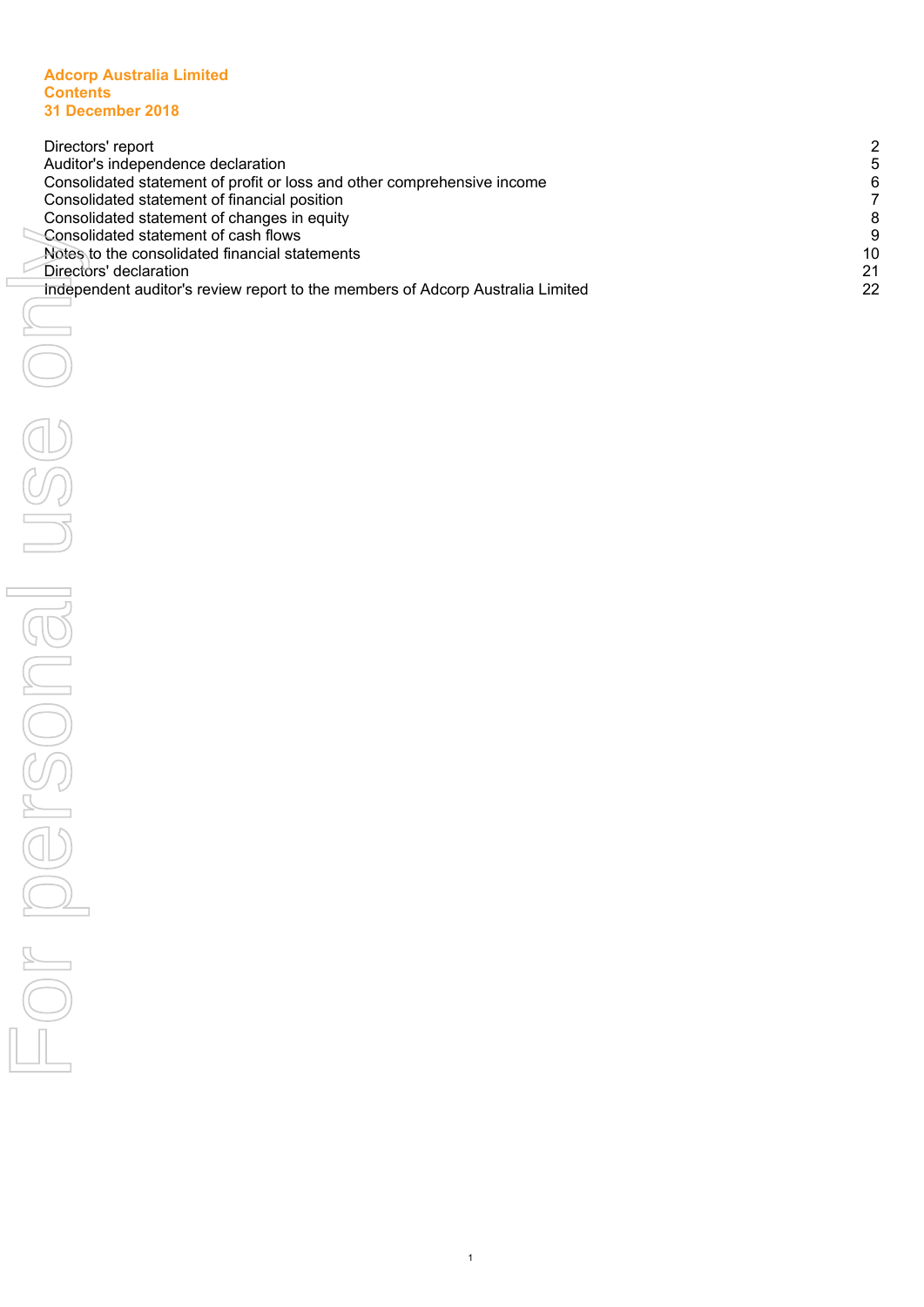#### **Adcorp Australia Limited Directors' report 31 December 2018**

<span id="page-4-0"></span>The directors present their report, together with the financial statements, on the consolidated entity (referred to hereafter as the 'Consolidated Entity') consisting of Adcorp Australia Limited (referred to hereafter as the 'Company' or 'parent entity') and the entities it controlled at the end of, or during, the half-year ended 31 December 2018.

## **Directors**

The following persons were directors of Adcorp Australia Limited during the whole of the financial half-year and up to the date of this report, unless otherwise stated:

Ian Rodwell

- David Morrison
- Dean Capobianco

Alex Parsons (resigned 7 December 2018)

# **Principal activities**

During the financial half-year, the principal continuing activities of the Consolidated Entity consisted of:

- Advertising agency services specialising in human resources, real estate, government, motor vehicle, education and retail;
	- Website design, development and database support services;
	- Digital marketing services and consulting, including supply of web-based products, and strategic employment solutions;
	- Video production and marketing solutions; and
- Television production.

# **Review of operations**

As a result of a significant business review, a number of key strategies were developed and implemented to improve financial performance. This saw the resignation of a number of unprofitable clients and the significant reduction in business expenses; particularly in the area of staff headcount. In addition the streamlining of our business systems to reduce the number of operating platforms has commenced and is due to be launched before the end of the financial year, marking the completion of this significant restructuring program. The following persons were directed to fund will be maintain the main of the fund working capital requirements of the next twelve months and hold working capital requirements of the next twelve months and foresee ables to

While revenues for the period decreased 13.2%, this mirrored a similar level of decreases in the Company's expenses and we expect further rationalisation of cost base in the next six months, with ongoing reviews. The new agency model developed in Australia is designed to focus on new business development and the further strategic development of existing client relationships.

The New Zealand component of our business continues to deliver its employee branding services to blue chip clients and plans are underway to diversify our service offering and expand into other market sectors.

Our shareholding in Quadrant Creative continues to develop with this business increasing their footprint from South East Queensland to other states where they provide market leading residential property marketing services.

The feedback to Showrunner's Netflix Originals has been positive and negotiations are commencing with other global broadcasters to screen these programs once the relevant holdback rights expire. The focus is now on the further development and marketing of new programs to distributors and broadcasters.

# *Shootsta Holdings Pty Ltd (15% Investment)*

Shootsta is an innovative start-up providing its clients with filming equipment and an editing hub that allows the rapid turnaround of high-quality video content. Overseas expansion has seen the business establish itself in the UK, US and in Singapore and Hong Kong. While the establishment of offices and the hiring of staff has been the focus, client discussions have been extremely positive and sales are growing.

# *Dentsu Mitchell Media Dispute*

This dispute remains ongoing and the Court has set dates for evidence to be provided by Dentsu in April 2019. While attempts have been made to mediate they have been largely unsuccessful and Adcorp remains committed to vigorously pursuing this matter.

# *Financing*

The Company has had a debtor finance facility in place with Cashflow Finance Australia Pty Ltd, previously 1st Cash Pty Ltd, trading as Thorn Trade and Debtor Finance ("Thorn") since December 2016. The facility has been operating effectively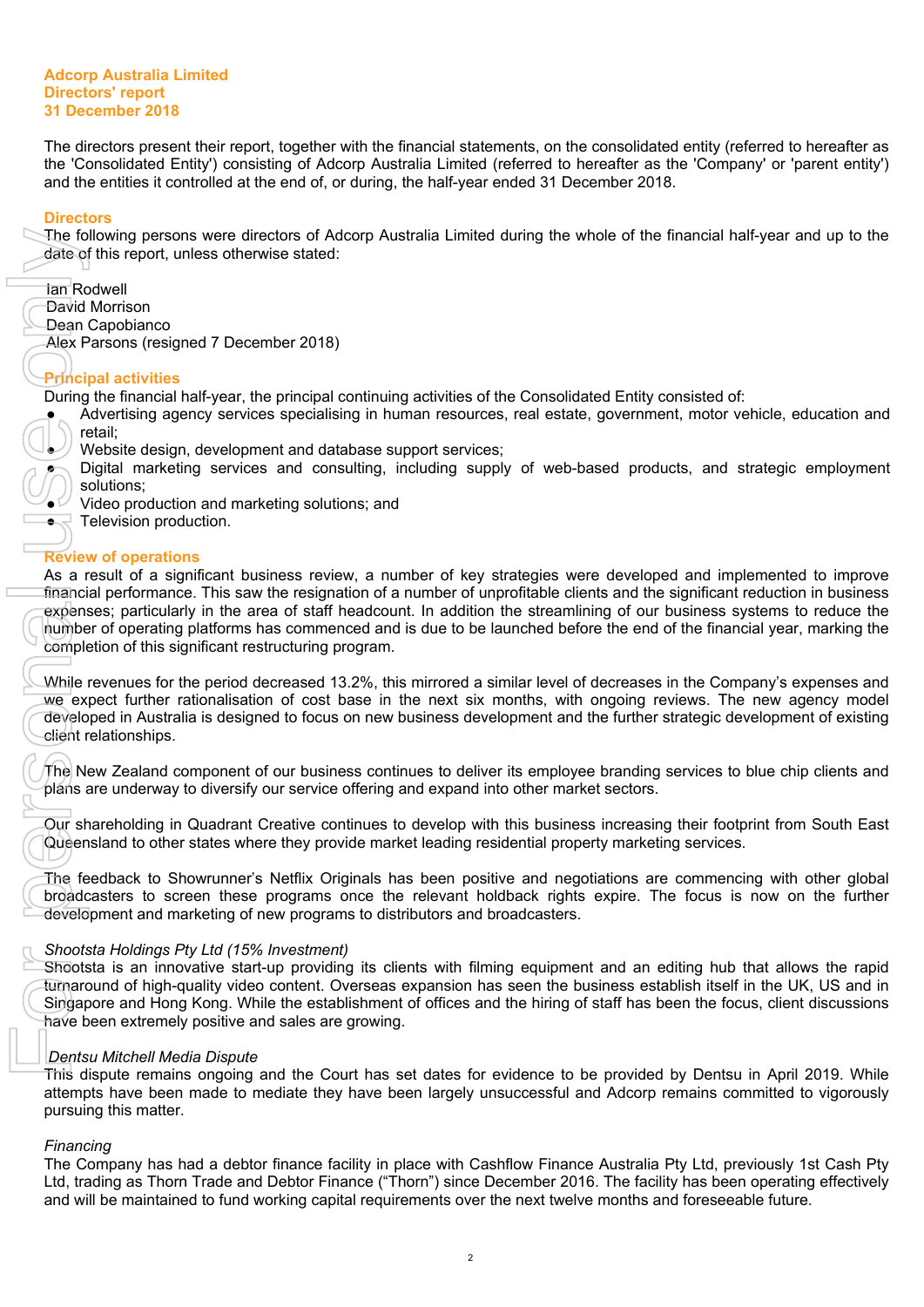The Company also had \$750,000 loan from Millennium Company Pty Ltd ATF The Rodwell (New Millennium) Trust, a company associated with the Company's major shareholder and Chairman, Ian Rodwell. This facility was due to expire on 31 March 2019. As previously announced on 15 February 2019, this facility has been extended to 31 December 2019 and increased to \$1,500,000.

#### *Financial Performance*

The loss for the Consolidated Entity after providing for income tax and non-controlling interest amounted to \$829,163 (31 December 2017: loss of \$886,203). The loss before income tax and non-controlling interest amounted to \$849,772 (31 December 2017: loss of \$788,193).

Total billings of \$20,695,528 were down 7% from \$22,291,014. Net Operating Revenues (including Production Revenue, excluding rental income and interest) decreased 14% to \$5,613,154 from \$6,467,149 in the prior period, while revenue margins reduced 1.9% to 27.1%. The decrease in revenue and margin was impacted by the introduction in the new accounting standard AASB 15 Revenue from Contracts with Customers which resulted in higher margin Production revenues recognised in a prior period. Financial Performance<br>
The loss for the Consolidated Entity<br>
December 2017: loss of \$886,203). December 2017: loss of \$788,193).<br>
Total billings of \$20,695,528 were downduing rentained AASB 15 (width)<br>
margins reduced 1.9

Total operating expenses decreased by \$884,017 (down 14% against prior period) to \$6,416,673 largely due to a reduction in TV Production costs of \$731,276 and also a result of the introduction of the new accounting standard AASB15. The Company still managed to achieve additional cost savings of \$228,054 in other operating expense categories (excluding Finance costs and impairment) despite incurring restructuring costs exceeding \$130,000.

Administration, Office and Communication costs decreased \$80,229 (down 7% against prior period) from \$1,163,728 to \$1,083,499. This was achieved through reduction in premises overheads and further rationalisation of IT and infrastructure costs.

Client Service labour costs decreased \$107,224 (down 2% against prior period) from \$4,346,021 to \$4,238,797. This reduction is despite incurring restructuring costs exceeding \$130,000 which will generate further savings in future periods.

The Consolidated entities cash balance as at 31 December 2018 of \$2,326,860 increased from \$1,466,553 as at 30 June 2018. This is due the rights issue that raised \$2,765,607 (net of transaction costs) which has been used to assist in working capital and support the business restructuring. The Consolidated entities continue to focus on managing cash flow through ongoing cost reductions and rigour in cash collections.

The next half year is expected to see increased contributions to the Company's revenues from our investments in both Showrunner and Shootsta and this along with actions taken to reset the Agency business to remove unprofitable revenues and open up new client opportunities, allow the Company to be confident that financial performance will improve.

The Board has determined that no dividends will be payable to shareholders for the half year ended 31 December 2018 and will review this position once the Company demonstrates sustained profit and cash flow growth.

The attached financial statements detail the performance and financial position of the Consolidated Entity for the year ended 31 December 2018.

#### **Significant changes in the state of affairs**

There were no significant changes in the state of affairs of the Consolidated Entity during the financial half-year.

#### **Matters subsequent to the end of the financial half-year**

As at 31 December 2018, the Company has a \$750,000 loan from Millennium Company Pty Ltd ATF The Rodwell (New Millennium) Trust ("Millennium"), a company associated with the Company's major shareholder and Chairman, Ian Rodwell. This facility was due to expire on 31 March 2019. As previously announced on 15 February 2019, this facility has been extended to 31 December 2019 and increased to \$1,500,000.

No other matter or circumstance has arisen since 31 December 2018 that has significantly affected, or may significantly affect the Consolidated Entity's operations, the results of those operations, or the Consolidated Entity's state of affairs in future financial years.

#### **Auditor's independence declaration**

A copy of the auditor's independence declaration as required under section 307C of the Corporations Act 2001 is set out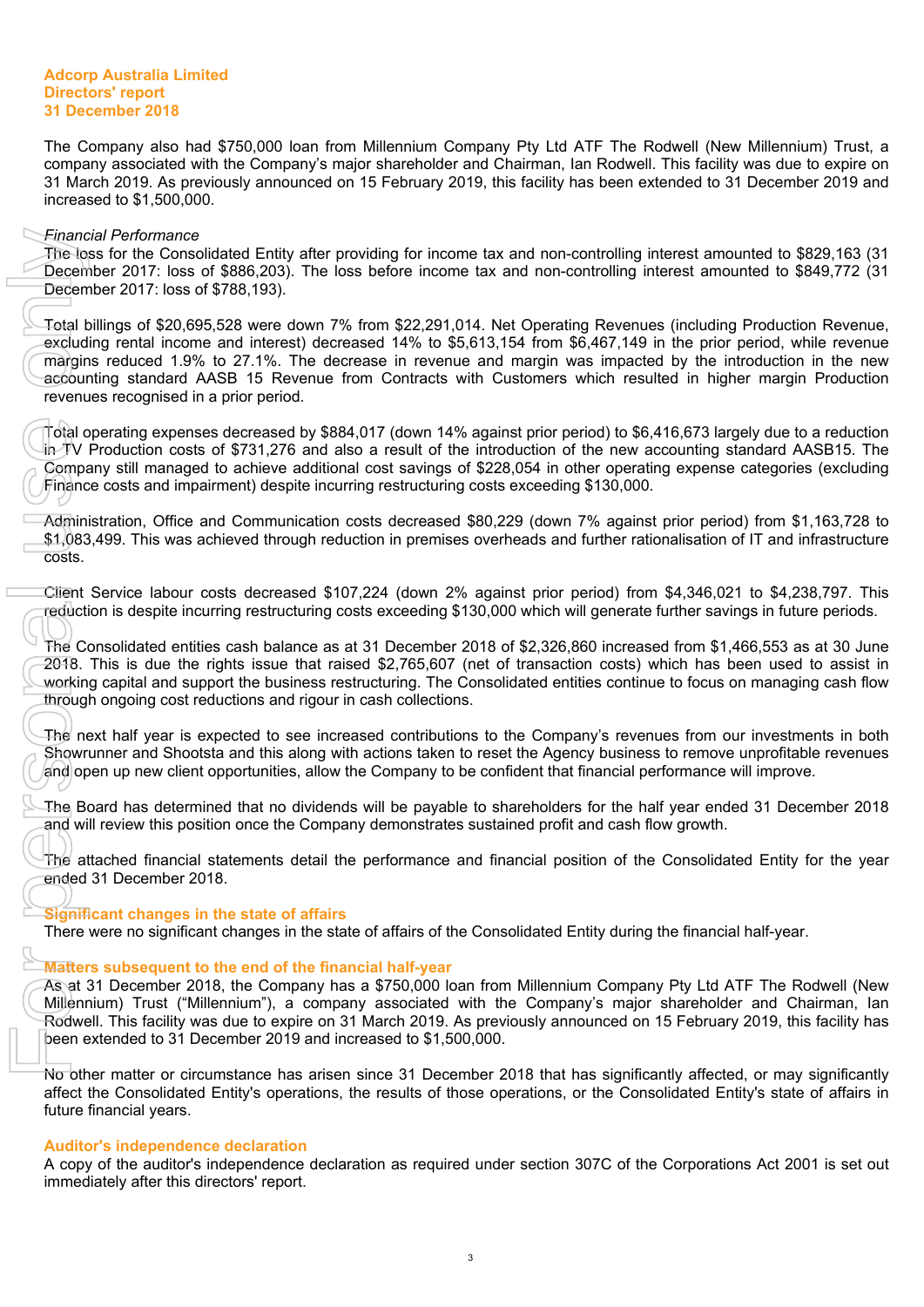#### **Adcorp Australia Limited Directors' report 31 December 2018**

This report is made in accordance with a resolution of directors, pursuant to section 306(3)(a) of the Corporations Act 2001.

On behalf of the directors

1 Mon  $\overline{\phantom{a}}$ Da  $\overline{\phantom{a}}$ 

David Morrison Chief Executive Officer and Managing Director

28 February 2019<br>Sydney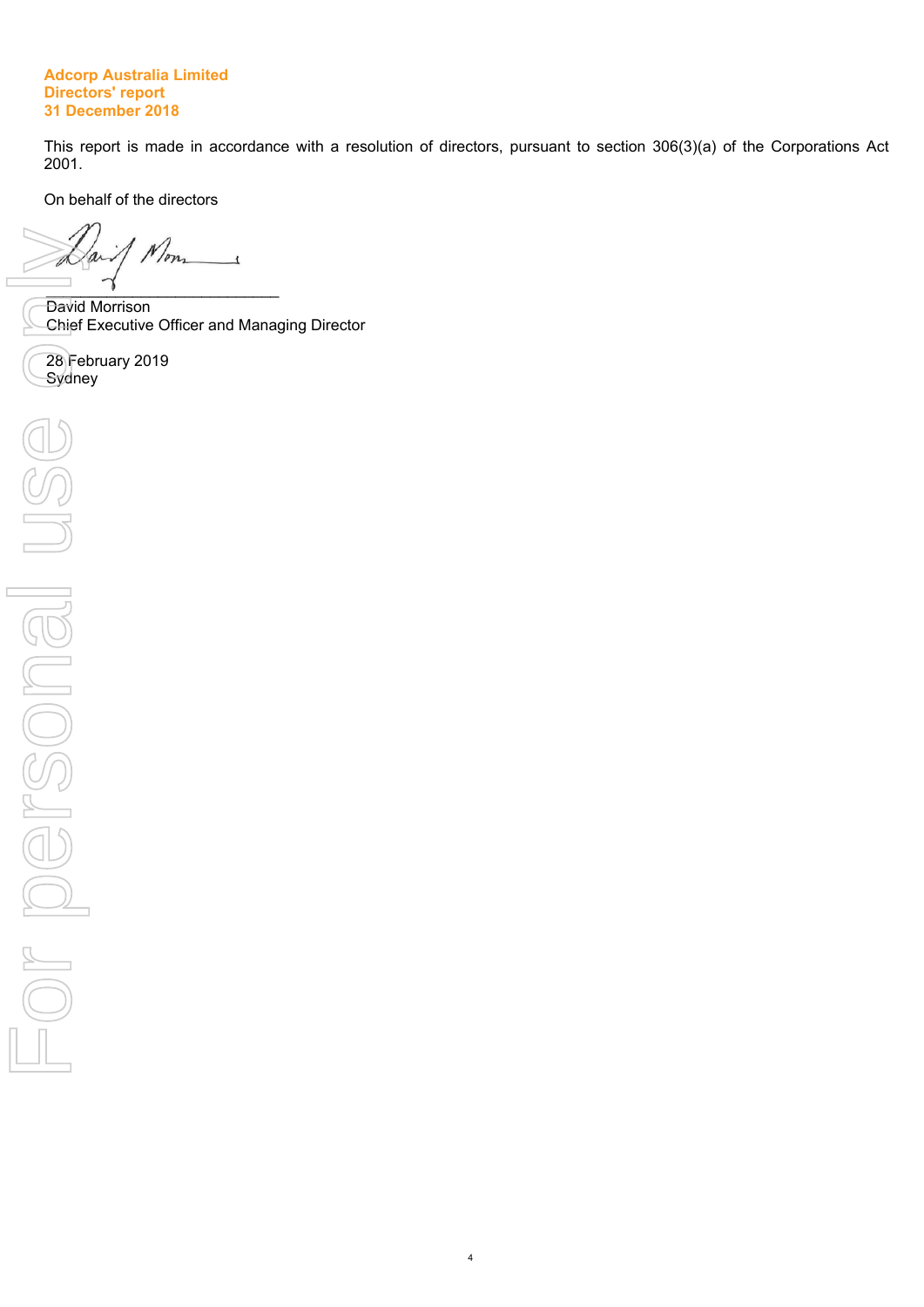

Level 17, 383 Kent Street Sydney NSW 2000

Correspondence to: Locked Bag Q800 QVB Post Office Sydney NSW 1230

**T** +61 2 8297 2400 **F** +61 2 9299 4445 **E** info.nsw@au.gt.com **W** www.grantthornton.com.au

# **Auditor's Independence Declaration**

To the Directors of Adcorp Australia Limited

In accordance with the requirements of section 307C of the Corporations Act 2001, as lead auditor for the review of Adcorp Australia Limited for the half-year ended 31 December 2018, I declare that, to the best of my knowledge and belief, there have been: **Suditor's Inc**<br>To the Directors of<br>The maccordance with the req<br>Australia Limited for the ha<br>Deen:<br>a no contraventions<br>no contraventions<br>on contraventions<br>Charactered Accountants<br>Charactered Accountants<br> $\bigodot$  a G Rigele<br>

a no contraventions of the auditor independence requirements of the Corporations Act 2001 in relation to the review; and

b no contraventions of any applicable code of professional conduct in relation to the review.

Grant Thornton Audit Pty Ltd Chartered Accountants

A G Rigele Partner – Audit & Assurance

Grant Thornton Audit Pty Ltd ACN 130 913 594 a subsidiary or related entity of Grant Thornton Australia Ltd ABN 41 127 556 389 **www.grantthornton.com.au**

'Grant Thornton' refers to the brand under which the Grant Thornton member firms provide assurance, tax and advisory services to their clients and/or refers to one or more member firms, as the context requires. Grant Thornton Australia Ltd is a member firm of Grant Thornton International Ltd (GTIL). GTIL and the member firms are not a worldwide partnership. GTIL and each member firm is a separate legal entity. Services are delivered by the member firms. GTIL does not provide services to clients. GTIL and its member firms are not agents of, and do not obligate one another and are not liable for one another's acts or omissions. In the Australian context only, the use of the term 'Grant Thornton' may refer to<br>Grant Thornton Australia Limited ABN 41 127 556 389 and its Australian subsi Grant Thornton Australia Limited.

Liability limited by a scheme approved under Professional Standards Legislation.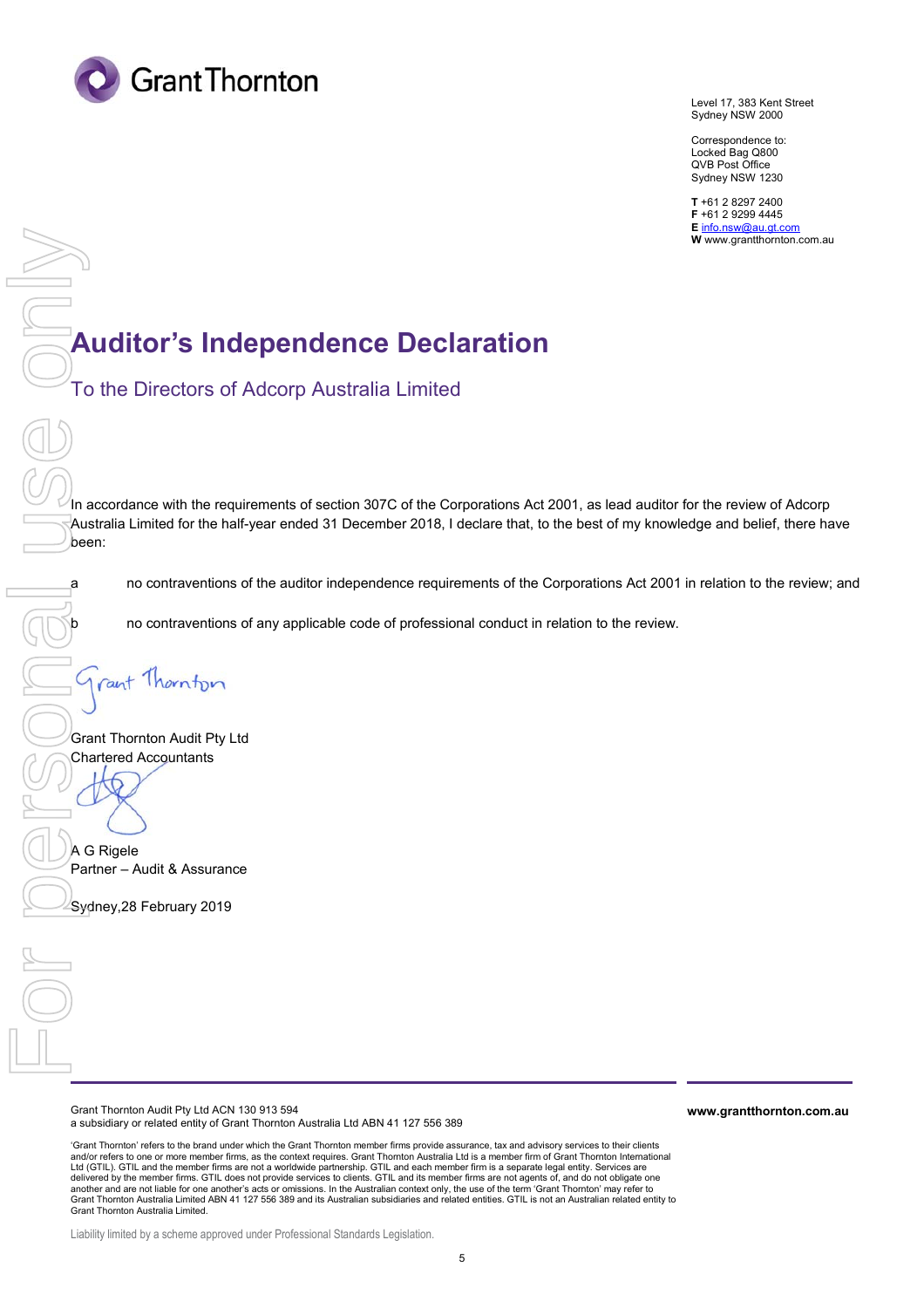## **Adcorp Australia Limited Consolidated statement of profit or loss and other comprehensive income For the half-year ended 31 December 2018**

<span id="page-8-0"></span>

|                                                                                                                                                  |             | <b>Consolidated</b> |                       |
|--------------------------------------------------------------------------------------------------------------------------------------------------|-------------|---------------------|-----------------------|
|                                                                                                                                                  | <b>Note</b> | 31 Dec 2018<br>\$   | 31 Dec 2017<br>\$     |
| <b>Revenue</b>                                                                                                                                   | 4           | 5,613,154           | 6,467,149             |
| Share of profits/(losses) of associates accounted for using the equity method<br>Interest revenue calculated using the effective interest method |             | (50, 515)<br>4,262  | 36,634<br>8,714       |
| <b>Expenses</b>                                                                                                                                  |             |                     |                       |
| Client service expenses                                                                                                                          |             | (4,238,797)         | (4,346,021)           |
| Administrative expenses                                                                                                                          |             | (480,060)           | (442, 248)            |
| <b>Marketing expenses</b>                                                                                                                        |             | (242, 607)          | (321, 020)            |
| Office and communication expenses                                                                                                                |             | (1,083,499)         | (1, 163, 728)         |
| Production expenses<br>Impairment of receivables                                                                                                 |             | (291, 662)<br>343   | (1,022,938)<br>11,837 |
| Finance costs                                                                                                                                    | 5           | (80, 391)           | (16, 572)             |
|                                                                                                                                                  |             |                     |                       |
| Loss before income tax (expense)/benefit                                                                                                         |             | (849, 772)          | (788, 193)            |
| Income tax (expense)/benefit                                                                                                                     |             | 48,063              | (87, 171)             |
| Loss after income tax (expense)/benefit for the half-year                                                                                        |             | (801, 709)          | (875, 364)            |
| Other comprehensive income                                                                                                                       |             |                     |                       |
| tiems that may be reclassified subsequently to profit or loss                                                                                    |             |                     |                       |
| Foreign currency translation                                                                                                                     |             | 25,210              | (36, 374)             |
|                                                                                                                                                  |             |                     |                       |
| Other comprehensive income for the half-year, net of tax                                                                                         |             | 25,210              | (36, 374)             |
| Total comprehensive income for the half-year                                                                                                     |             | (776,499)           | (911, 738)            |
|                                                                                                                                                  |             |                     |                       |
| Loss for the half-year is attributable to:<br>Non-controlling interest                                                                           |             | 27,454              | 10,839                |
| Owners of Adcorp Australia Limited                                                                                                               |             | (829, 163)          | (886, 203)            |
|                                                                                                                                                  |             |                     |                       |
|                                                                                                                                                  |             | (801, 709)          | (875, 364)            |
|                                                                                                                                                  |             |                     |                       |
| Total comprehensive income for the half-year is attributable to:                                                                                 |             |                     |                       |
| Non-controlling interest                                                                                                                         |             | 27,454              | 10,839                |
| <b>Owners of Adcorp Australia Limited</b>                                                                                                        |             | (803, 953)          | (922, 577)            |
|                                                                                                                                                  |             | (776, 499)          | (911, 738)            |
|                                                                                                                                                  |             | <b>Cents</b>        | <b>Cents</b>          |
|                                                                                                                                                  |             |                     |                       |
| Basic earnings per share                                                                                                                         | 12          | (0.27)              | (0.49)                |
| <b>Diluted earnings per share</b>                                                                                                                | 12          | (0.27)              | (0.49)                |
|                                                                                                                                                  |             |                     |                       |
|                                                                                                                                                  |             |                     |                       |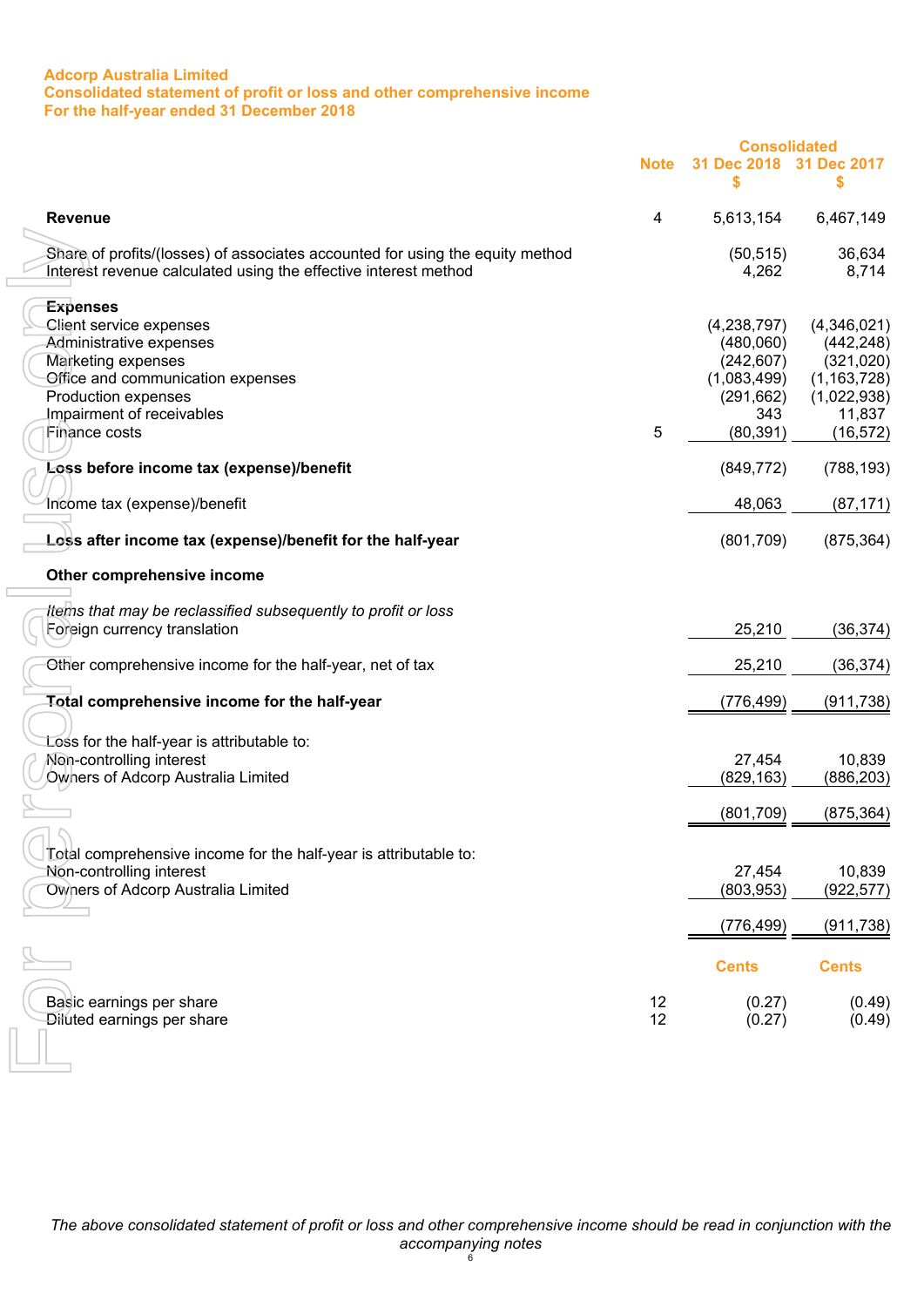#### **Adcorp Australia Limited Consolidated statement of financial position As at 31 December 2018**

<span id="page-9-0"></span>

|                                                                            |             |                | <b>Consolidated</b>            |
|----------------------------------------------------------------------------|-------------|----------------|--------------------------------|
|                                                                            | <b>Note</b> | \$             | 31 Dec 2018 30 June 2018<br>\$ |
| <b>Assets</b>                                                              |             |                |                                |
| <b>Current assets</b>                                                      |             |                |                                |
| Cash and cash equivalents                                                  |             | 2,326,860      | 1,466,553                      |
| Trade and other receivables                                                | 6           | 4,046,965      | 4,875,626                      |
| Contract assets                                                            |             | 848,472        |                                |
| Income tax refund due                                                      |             | 90             | 87                             |
| <b>Intangibles</b>                                                         |             |                | 1,280,617                      |
| Other                                                                      |             | 671,345        | 647,038                        |
| <b>Total current assets</b>                                                |             | 7,893,732      | 8,269,921                      |
| <b>Non-current assets</b>                                                  |             |                |                                |
| Contract assets                                                            |             | 136,817        |                                |
| Investments accounted for using the equity method                          |             | 777,572        | 917,225                        |
| Property, plant and equipment                                              |             | 482,242        | 611,357                        |
| Intangibles                                                                |             | 19,472         | 338,367                        |
| Deferred tax                                                               |             | 1,183,801      | 1,108,071                      |
| <b>Total non-current assets</b>                                            |             | 2,599,904      | 2,975,020                      |
| <b>Total assets</b>                                                        |             | 10,493,636     | 11,244,941                     |
| <b>Liabilities</b>                                                         |             |                |                                |
|                                                                            |             |                |                                |
| <b>Current liabilities</b>                                                 |             |                |                                |
| Trade and other payables                                                   |             | 6,860,066      | 10,388,392                     |
| Contract liabilities and deferred revenue                                  | 7           | 147,836        | 29,000                         |
| Borrowings                                                                 |             | 85,400         | 81,205                         |
| Income tax                                                                 |             | 31,956         | 17,661                         |
| Provisions                                                                 |             | 711,086        | 829,148                        |
| Other financial liabilities                                                |             | 1,374,669      | 548,428                        |
| Total current liabilities                                                  |             | 9,211,013      | 11,893,834                     |
|                                                                            |             |                |                                |
| Non-current liabilities                                                    |             |                |                                |
| Payables                                                                   |             | 99,899         | 105,981                        |
| Berrowings                                                                 |             | 149,604        | 193,379                        |
| Deferred tax                                                               |             | 84,301         | 127,050                        |
| Provisions                                                                 |             | 337,251        | 302,237                        |
| Total non-current liabilities                                              |             | 671,055        | 728,647                        |
| <b>Total liabilities</b>                                                   |             | 9,882,068      | 12,622,481                     |
|                                                                            |             |                |                                |
| <b>Net assets/(liabilities)</b>                                            |             | 611,568        | (1, 377, 540)                  |
| Equity                                                                     |             |                |                                |
| Isśued capital                                                             | 8           | 35,118,993     | 32,353,386                     |
| Purchased controlling interest reserve                                     |             | (113, 074)     | (113, 074)                     |
| Foreign currency reserve                                                   |             | (350, 722)     | (375, 932)                     |
| <b>Accumulated losses</b>                                                  |             | (34, 202, 142) | (33, 372, 979)                 |
| Equity/(deficiency) attributable to the owners of Adcorp Australia Limited |             | 453,055        | (1,508,599)                    |
| Non-controlling interest                                                   |             | 158,513        | 131,059                        |
| <b>Total equity/(deficiency)</b>                                           |             | 611,568        | (1, 377, 540)                  |
|                                                                            |             |                |                                |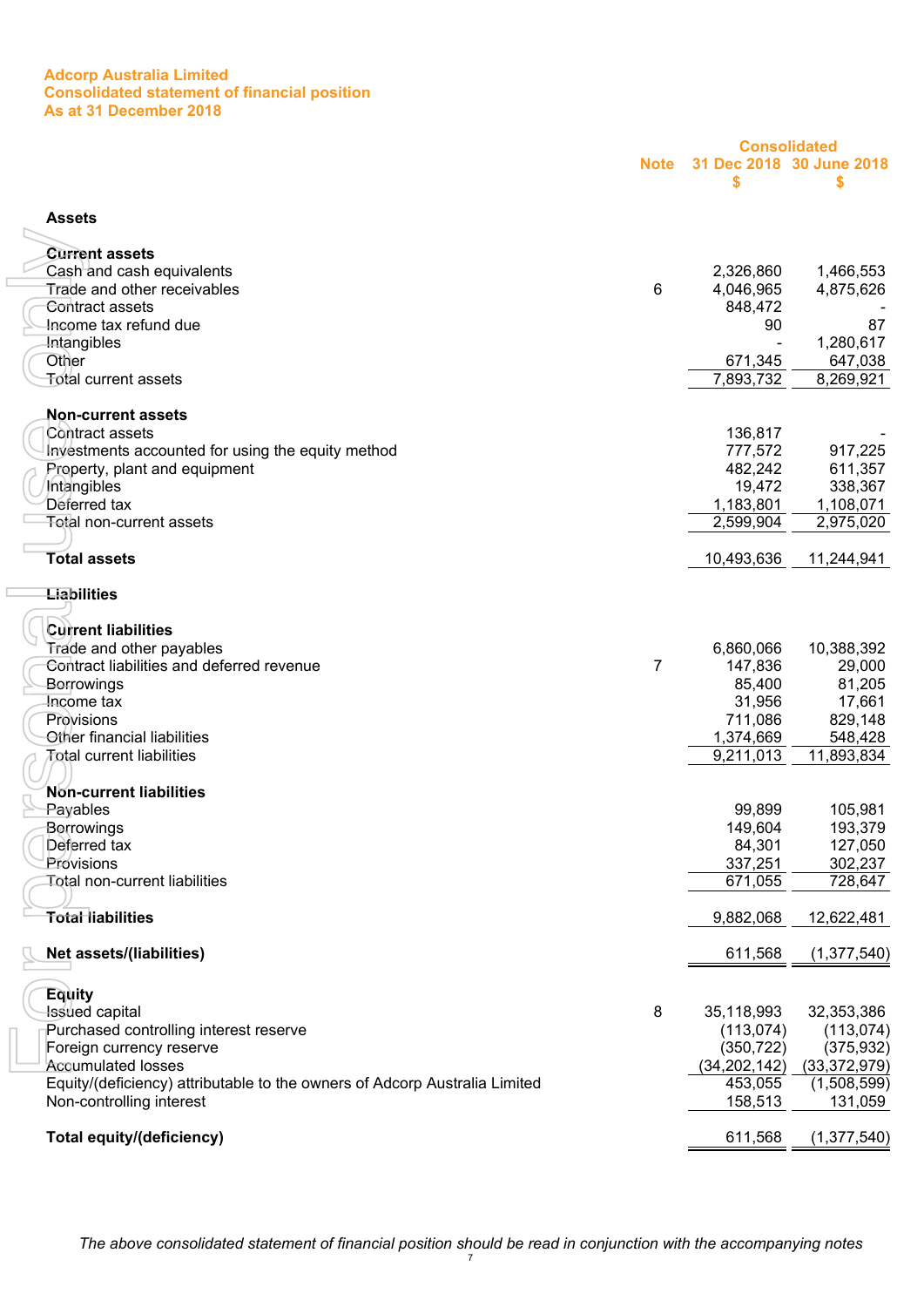#### **Adcorp Australia Limited Consolidated statement of changes in equity For the half-year ended 31 December 2018**

<span id="page-10-0"></span>

| <b>Consolidated</b>                                                                                                                                       | <b>Issued</b><br>capital | <b>Purchased</b><br>controlling<br><b>interest</b><br>reserve<br>\$ | <b>Foreign</b><br>currency<br>reserve<br>\$ | <b>Accumulated</b><br><b>losses</b><br>\$ | Non-<br>controlling<br><b>interest</b><br>\$ | <b>Total</b><br>deficiency in<br>equity |
|-----------------------------------------------------------------------------------------------------------------------------------------------------------|--------------------------|---------------------------------------------------------------------|---------------------------------------------|-------------------------------------------|----------------------------------------------|-----------------------------------------|
| Balance at 1 July 2017                                                                                                                                    | 32,353,386               | (113, 074)                                                          | (346, 125)                                  | (31, 263, 353)                            | 106,176                                      | 737,010                                 |
| Profit/(loss) after income tax<br>expense for the half-year<br>Other comprehensive income<br>for the half-year, net of tax                                |                          |                                                                     | (36, 374)                                   | (886, 203)                                | 10,839                                       | (875, 364)<br>(36, 374)                 |
| Total comprehensive income for<br>the half-year                                                                                                           |                          |                                                                     | (36, 374)                                   | (886, 203)                                | 10,839                                       | (911, 738)                              |
| Balance at 31 December 2017                                                                                                                               | 32,353,386               | (113, 074)                                                          | (382, 499)                                  | (32, 149, 556)                            | 117,015                                      | (174, 728)                              |
| <b>Consolidated</b>                                                                                                                                       | <b>Issued</b><br>capital | <b>Purchased</b><br>controlling<br><b>interest</b><br>reserve<br>\$ | <b>Foreign</b><br>currency<br>reserve<br>\$ | <b>Accumulated</b><br><b>losses</b>       | Non-<br>controlling<br>interest<br>\$        | <b>Total equity</b>                     |
| Balance at 1 July 2018                                                                                                                                    | 32,353,386               | (113, 074)                                                          | (375, 932)                                  | (33, 372, 979)                            | 131,059                                      | (1, 377, 540)                           |
| Profit/(loss) after income tax<br>benefit for the half-year<br>Other comprehensive income<br>for the half-year, net of tax                                |                          |                                                                     | 25,210                                      | (829, 163)                                | 27,454                                       | (801, 709)<br>25,210                    |
| Total comprehensive income for<br>the∖half-year                                                                                                           |                          |                                                                     | 25,210                                      | (829, 163)                                | 27,454                                       | (776, 499)                              |
| Transactions with owners in<br>their capacity as owners:<br>Contributions of equity, net of<br>transaction costs (note 8)                                 | 2,765,607                |                                                                     |                                             |                                           |                                              | 2,765,607                               |
| Balance at 31 December 2018                                                                                                                               | 35,118,993               | (113, 074)                                                          | (350,722)                                   | (34, 202, 142)                            | 158,513                                      | 611,568                                 |
| Refer to Note 2 for detailed information the impact of adoption of AASB 9 'Financial Instruments' and AASB 15 'Revenue<br>from Contracts with Customers'. |                          |                                                                     |                                             |                                           |                                              |                                         |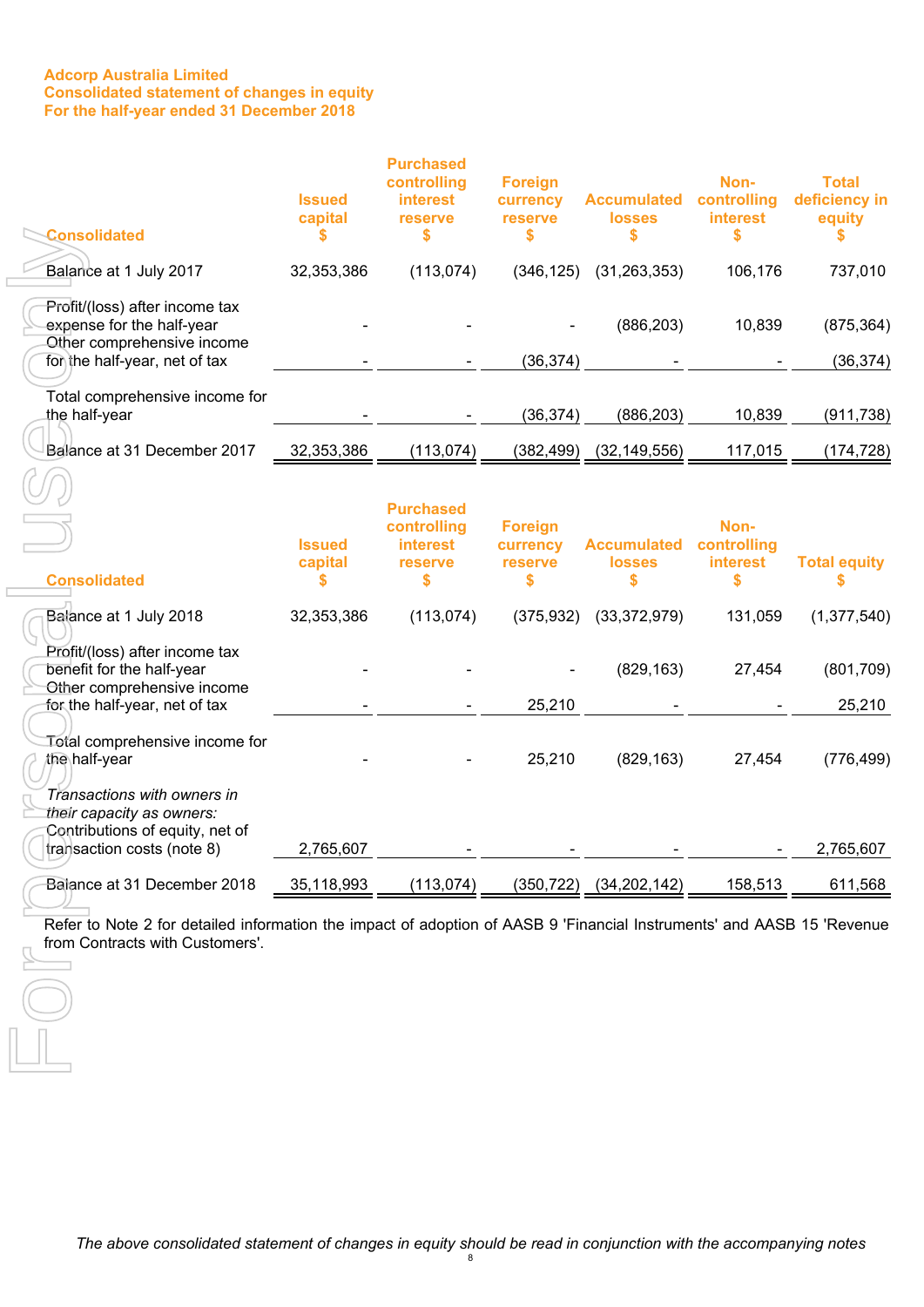#### **Adcorp Australia Limited Consolidated statement of cash flows For the half-year ended 31 December 2018**

<span id="page-11-0"></span>

|                                                                           |             | <b>Consolidated</b>    |                     |
|---------------------------------------------------------------------------|-------------|------------------------|---------------------|
|                                                                           | <b>Note</b> | 31 Dec 2018<br>\$      | 31 Dec 2017<br>S    |
|                                                                           |             |                        |                     |
| Cash flows from operating activities                                      |             |                        |                     |
| Receipts from customers (inclusive of GST)                                |             | 23,443,366             | 25,352,903          |
| Payments to suppliers and employees (inclusive of GST)                    |             | (25,616,698)           | (26, 120, 645)      |
|                                                                           |             |                        |                     |
| Interest received                                                         |             | (2, 173, 332)<br>4,262 | (767, 742)<br>8,714 |
| Interest and other finance costs paid                                     |             | (80, 391)              | (16, 572)           |
| Income taxes refunded                                                     |             |                        | 7,801               |
| Income taxes paid                                                         |             | (51, 226)              | (15, 653)           |
|                                                                           |             |                        |                     |
| Net cash used in operating activities                                     |             | (2,300,687)            | (783, 452)          |
| Cash flows from investing activities                                      |             |                        |                     |
| Payments for property, plant and equipment                                |             | (12,769)               | (263,000)           |
| Payments for intangibles                                                  |             | (275, 492)             | (1, 199, 000)       |
| Payments for security deposits                                            |             | (4,619)                |                     |
| Net cash used in investing activities                                     |             | (292, 880)             | (1,462,000)         |
|                                                                           |             |                        |                     |
| <b>Cash flows from financing activities</b><br>Proceeds from rights issue | 8           | 2,765,607              |                     |
| Payments for invoice financing                                            |             | (14, 933, 374)         | (17, 884, 000)      |
| Proceeds from invoice financing                                           |             | 15,661,221             | 18,289,000          |
| Proceeds from borrowings                                                  |             | 1,300,000              | 254,000             |
| Repayment of borrowings                                                   |             | (1, 339, 580)          | (28, 903)           |
|                                                                           |             |                        |                     |
| Net cash from financing activities                                        |             | 3,453,874              | 630,097             |
| Net increase/(decrease) in cash and cash equivalents                      |             | 860,307                | (1,615,355)         |
| Cash and cash equivalents at the beginning of the financial half-year     |             | 1,466,553              | 3,054,760           |
|                                                                           |             |                        |                     |
| Cash and cash equivalents at the end of the financial half-year           |             | 2,326,860              | 1,439,405           |
|                                                                           |             |                        |                     |
|                                                                           |             |                        |                     |
|                                                                           |             |                        |                     |
|                                                                           |             |                        |                     |
|                                                                           |             |                        |                     |
|                                                                           |             |                        |                     |
|                                                                           |             |                        |                     |
|                                                                           |             |                        |                     |
|                                                                           |             |                        |                     |
|                                                                           |             |                        |                     |
|                                                                           |             |                        |                     |
|                                                                           |             |                        |                     |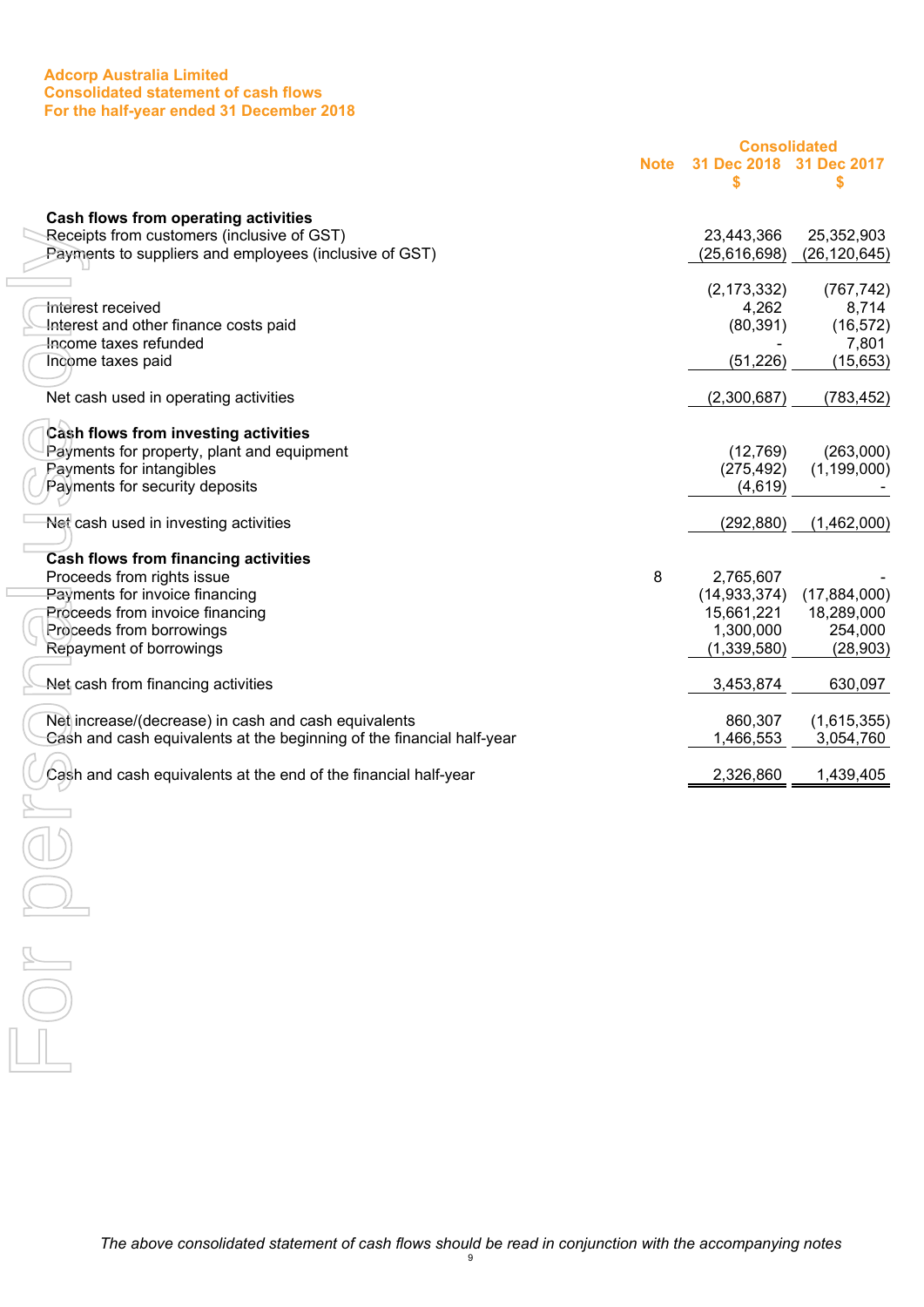# <span id="page-12-0"></span>**Note 1. General information**

The financial statements cover Adcorp Australia Limited as a Consolidated Entity consisting of Adcorp Australia Limited and the entities it controlled at the end of, or during, the half-year. The financial statements are presented in Australian dollars, which is Adcorp Australia Limited's functional and presentation currency.

Adcorp Australia Limited is a listed public company limited by shares, incorporated and domiciled in Australia. Its registered office and principal place of business is:

Level 2 309 George Street Sydney NSW 2000

A description of the nature of the Consolidated Entity's operations and its principal activities are included in the directors' report, which is not part of the financial statements.

The financial statements were authorised for issue, in accordance with a resolution of directors, on 28 February 2019. The directors have the power to amend and reissue the financial statements.

# **Note 2. Significant accounting policies**

These general purpose financial statements for the interim half-year reporting period ended 31 December 2018 have been prepared in accordance with Australian Accounting Standard AASB 134 'Interim Financial Reporting' and the Corporations Act 2001, as appropriate for for-profit oriented entities. Compliance with AASB 134 ensures compliance with International Financial Reporting Standard IAS 34 'Interim Financial Reporting'. Adcorp A<br>
office and Level 2<br>
309 Geo<br>
Sydney I<br>
A descript, w<br>
The financial<br>
directors<br>
These geoperated<br>
Act 2001<br>
Financial<br>
These geoperated<br>
Act 2001<br>
Financial<br>
These geoperated<br>
30 June<br>
the contil<br>
The prin<br>
The p

These general purpose financial statements do not include all the notes of the type normally included in annual financial statements. Accordingly, these financial statements are to be read in conjunction with the annual report for the year ended 30 June 2018 and any public announcements made by the Company during the interim reporting period in accordance with the continuous disclosure requirements of the Corporations Act 2001.

The principal accounting policies adopted are consistent with those of the previous financial year and corresponding interim reporting period, except for the policies stated below.

#### **New or amended Accounting Standards and Interpretations adopted**

The Consolidated Entity has adopted all of the new or amended Accounting Standards and Interpretations issued by the Australian Accounting Standards Board ('AASB') that are mandatory for the current reporting period.

Any new, revised or amending Accounting Standards or Interpretations that are not yet mandatory have not been early adopted.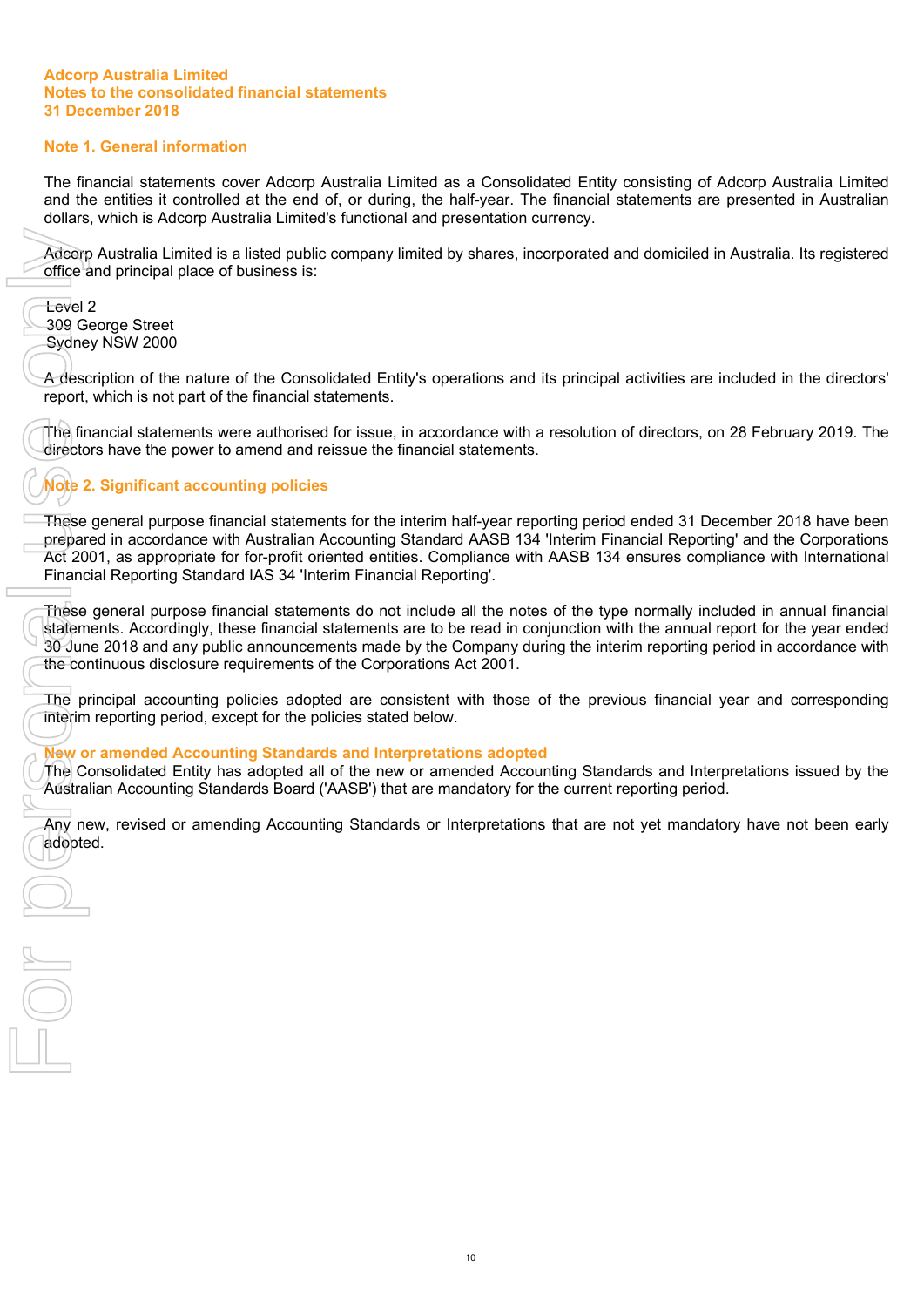# **Note 2. Significant accounting policies (continued)**

The following Accounting Standards and Interpretations are most relevant to the Consolidated Entity:

#### *AASB 9 Financial Instruments*

The Consolidated Entity has adopted AASB 9 from 1 July 2018. The standard introduced new classification and measurement models for financial assets. A financial asset shall be measured at amortised cost if it is held within a business model whose objective is to hold assets in order to collect contractual cash flows which arise on specified dates and that are solely principal and interest. A debt investment shall be measured at fair value through other comprehensive income if it is held within a business model whose objective is to both hold assets in order to collect contractual cash flows which arise on specified dates that are solely principal and interest as well as selling the asset on the basis of its fair value. All other financial assets are classified and measured at fair value through profit or loss unless the entity makes an irrevocable election on initial recognition to present gains and losses on equity instruments (that are not held-for-trading or contingent consideration recognised in a business combination) in other comprehensive income ('OCI'). Despite these requirements, a financial asset may be irrevocably designated as measured at fair value through profit or loss to reduce the effect of, or eliminate, an accounting mismatch. For financial liabilities designated at fair value through profit or loss, the standard requires the portion of the change in fair value that relates to the entity's own credit risk to be presented in OCI (unless it would create an accounting mismatch). New simpler hedge accounting requirements are intended to more closely align the accounting treatment with the risk management activities of the entity. New impairment requirements use an 'expected credit loss' ('ECL') model to recognise an allowance. Impairment is measured using a 12-month ECL method unless the credit risk on a financial instrument has increased significantly since initial recognition in which case the lifetime ECL method is adopted. For receivables, a simplified approach to measuring expected credit losses using a lifetime expected loss allowance is available. The Consolidated Entity has adopted AASB 9 from the Consolidated Entity and the Consolidated Entity and the Consolidated Entity The Consolidated Entity and the Consolidated Entity and the Consolidated Entity refluence is a

## *AASB 15 Revenue from Contracts with Customers*

The Consolidated Entity has adopted AASB 15 from 1 July 2018. The standard provides a single comprehensive model for revenue recognition. The core principle of the standard is that an entity shall recognise revenue to depict the transfer of promised goods or services to customers at an amount that reflects the consideration to which the entity expects to be entitled in exchange for those goods or services. The standard introduced a new contract-based revenue recognition model with a measurement approach that is based on an allocation of the transaction price. This is described further in the accounting policies below. Credit risk is presented separately as an expense rather than adjusted against revenue. Contracts with customers are presented in an entity's statement of financial position as a contract liability, a contract asset, or a receivable, depending on the relationship between the entity's performance and the customer's payment. Customer acquisition costs and costs to fulfil a contract can, subject to certain criteria, be capitalised as an asset and amortised over the contract period.

#### *Impact of adoption*

AASB 9 and AASB 15 were adopted using the modified retrospective approach and as such comparatives have not been restated. The impact of adoption on opening retained profits as at 1 July 2018 was as follows:

|                                                                                  | 1 July 2018           |
|----------------------------------------------------------------------------------|-----------------------|
| Contract assets (AASB 15)<br>Customer acquisition and fulfilment costs (AASB 15) | 935.975<br>(935, 975) |
| Impact on opening retained profits as at 1 July 2018                             |                       |

The Consolidated Entity has determined that the adoption of AASB 9 did not have any impact on the opening retained profits as at 1 July 2018.

# **Revenue recognition**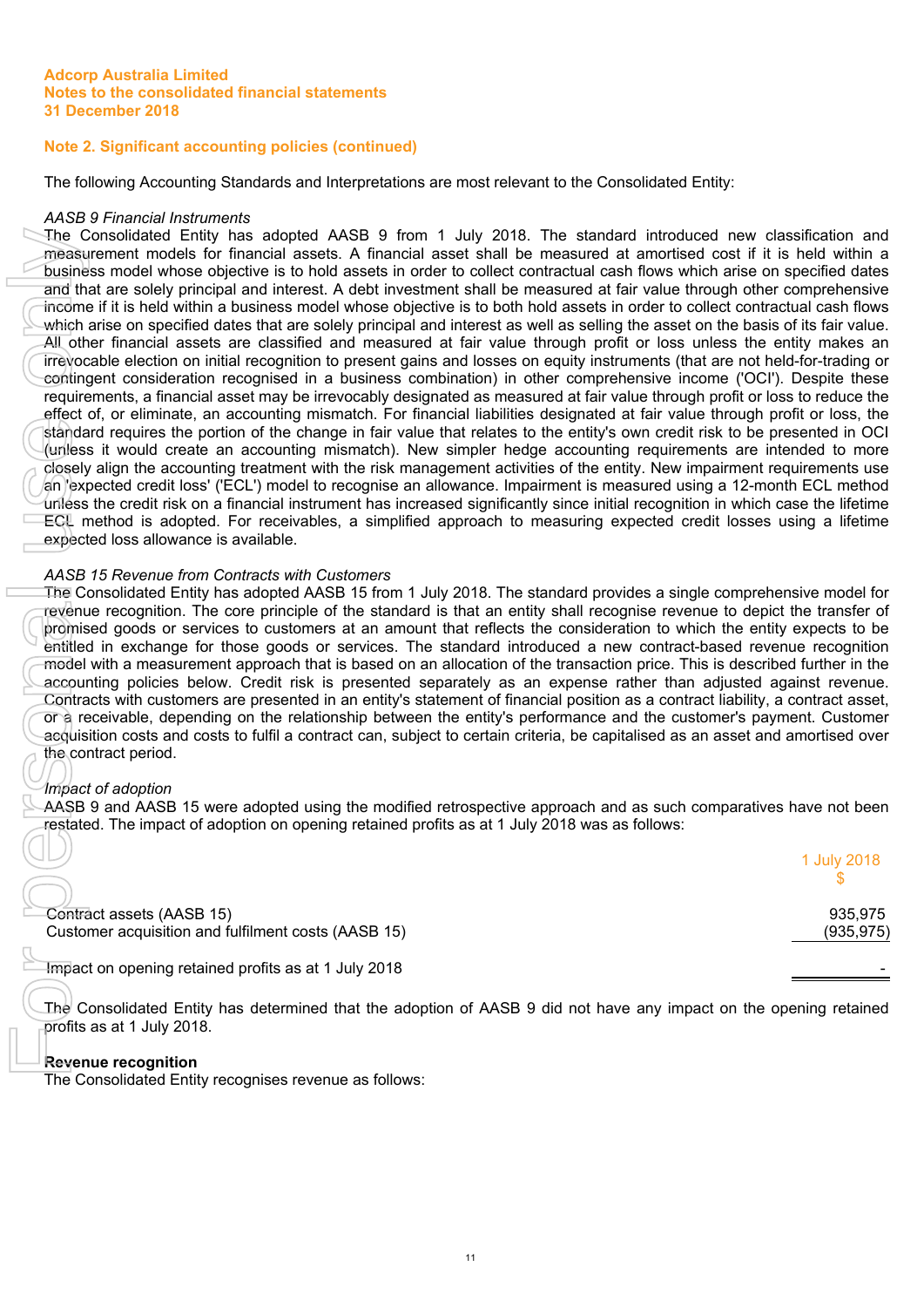# **Note 2. Significant accounting policies (continued)**

## *Revenue from contracts with customers*

Revenue is recognised at an amount that reflects the consideration to which the Consolidated Entity is expected to be entitled in exchange for transferring goods or services to a customer. For each contract with a customer, the Consolidated Entity: identifies the contract with a customer; identifies the performance obligations in the contract; determines the transaction price which takes into account estimates of variable consideration and the time value of money; allocates the transaction price to the separate performance obligations on the basis of the relative stand-alone selling price of each distinct good or service to be delivered; and recognises revenue when or as each performance obligation is satisfied in a manner that depicts the transfer to the customer of the goods or services promised.

Variable consideration within the transaction price, if any, reflects concessions provided to the customer such as discounts, rebates and refunds, any potential bonuses receivable from the customer and any other contingent events. Such estimates are determined using either the 'expected value' or 'most likely amount' method. The measurement of variable consideration is subject to a constraining principle whereby revenue will only be recognised to the extent that it is highly probable that a significant reversal in the amount of cumulative revenue recognised will not occur. The measurement constraint continues until the uncertainty associated with the variable consideration is subsequently resolved. Amounts received that are subject to the constraining principle are initially recognised as deferred revenue in the form of a separate refund liability.

# *Agency revenue – Media*

The Group incurs a number of third party costs in connection with services provided to customers. The disclosure of such revenue is net of these costs and is recognised at a point in time when billed to the client upon the satisfaction of the performance obligation.

#### *Other media and marketing services*

Other services including production, creative, digital, consulting and video production revenue, are recognised at a point in time when billed to the client once the service has been completed in accordance with the underlying customer contract. Customers typically receive the benefit of services when they are delivered and substantially all customer contracts provide that the Group will be compensated for services upon delivery.

#### *Production revenues – Licence fees*

Licence fees received from the distribution of television productions are recognised at a point in time upon delivery of the production when the customer has the ability to use and benefit from its right to use the licence.

# *Production revenues – Usage or sale based fees*

Usage or sale based fees received from the distribution of television productions are recognised at a point in time upon notification of the sale, generally in the form of a distributor's royalty statement.

#### *Production revenues – Grants*

Grants received from government agencies for the development or production of a television series do not meet the definition of a customer contract and are brought to account as revenue upon fulfilment of the contractual obligations for the grants received.

#### *Interest*

Interest revenue is recognised as interest accrues using the effective interest method. This is a method of calculating the amortised cost of a financial asset and allocating the interest income over the relevant period using the effective interest rate, which is the rate that exactly discounts estimated future cash receipts through the expected life of the financial asset to the net carrying amount of the financial asset.

#### *Other revenue*

Other revenue is recognised when it is received or when the right to receive payment is established.

# **Trade and other receivables**

Trade receivables are initially recognised at fair value and subsequently measured at amortised cost using the effective interest method, less any allowance for expected credit losses. Trade receivables are generally due for settlement within 30 days.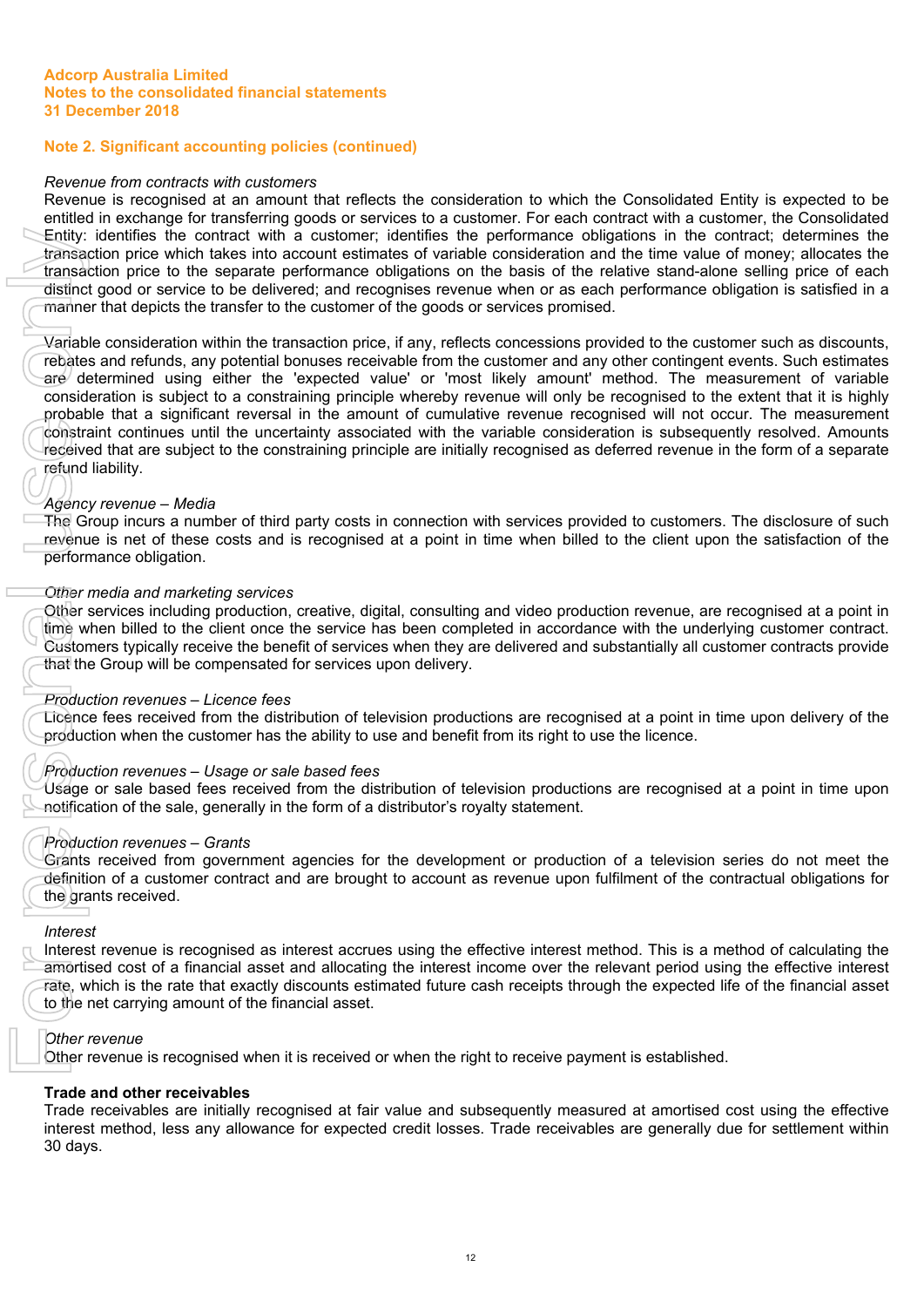# **Note 2. Significant accounting policies (continued)**

The Consolidated Entity has applied the simplified approach to measuring expected credit losses, which uses a lifetime expected loss allowance. To measure the expected credit losses, trade receivables have been grouped based on days overdue.

Other receivables are recognised at amortised cost, less any allowance for expected credit losses.

#### **Contract assets**

Contract assets are recognised when the Consolidated Entity has transferred goods or services to the customer but where the Consolidated Entity is yet to establish an unconditional right to consideration. Contract assets are treated as financial assets for impairment purposes.

#### **Investments and other financial assets**

Investments and other financial assets are initially measured at fair value. Transaction costs are included as part of the initial measurement, except for financial assets at fair value through profit or loss. Such assets are subsequently measured at either amortised cost or fair value depending on their classification. Classification is determined based on both the business model within which such assets are held and the contractual cash flow characteristics of the financial asset unless, an accounting mismatch is being avoided.

Financial assets are derecognised when the rights to receive cash flows have expired or have been transferred and the Consolidated Entity has transferred substantially all the risks and rewards of ownership. When there is no reasonable expectation of recovering part or all of a financial asset, it's carrying value is written off.

#### *Impairment of financial assets*

The Consolidated Entity recognises a loss allowance for expected credit losses on financial assets which are either measured at amortised cost or fair value through other comprehensive income. The measurement of the loss allowance depends upon the Consolidated Entity's assessment at the end of each reporting period as to whether the financial instrument's credit risk has increased significantly since initial recognition, based on reasonable and supportable information that is available, without undue cost or effort to obtain.

Where there has not been a significant increase in exposure to credit risk since initial recognition, a 12-month expected credit loss allowance is estimated. This represents a portion of the asset's lifetime expected credit losses that is attributable to a default event that is possible within the next 12 months. Where a financial asset has become credit impaired or where it is determined that credit risk has increased significantly, the loss allowance is based on the asset's lifetime expected credit losses. The amount of expected credit loss recognised is measured on the basis of the probability weighted present value of anticipated cash shortfalls over the life of the instrument discounted at the original effective interest rate. Other technologies are recognised at amortised cost, less any atowance for expected credit bases.<br>
Contract assets dentate participates are interesting for the second of the second of the second function of the second fur

For financial assets measured at fair value through other comprehensive income, the loss allowance is recognised within other comprehensive income. In all other cases, the loss allowance is recognised in profit or loss.

#### **Contract liabilities**

Contract liabilities represent the Consolidated Entity's obligation to transfer goods or services to a customer and are recognised when a customer pays consideration, or when the Consolidated Entity recognises a receivable to reflect its unconditional right to consideration (whichever is earlier) before the Consolidated Entity has transferred the goods or services to the customer.

#### **Going concern**

As at 31 December 2018, the Consolidated Entity had cash and cash equivalents of \$2,326,860 (30 June 2018: \$1,466,553) and was in a net current liability position of \$1,317,281 (30 June 2018: net current liability position of \$3,623,913). The loss after income tax for the half-year after non-controlling interest was \$829,163 (31 December 2017: \$886,203) and net cash outflows from operating activities were \$2,300,687 (31 December 2017: net outflows \$783,452).

Due to continued losses, management is restructuring the business and is making significant reductions in the cost base to improve future financial performance. In addition to opening up new client opportunities, the termination of the Colliers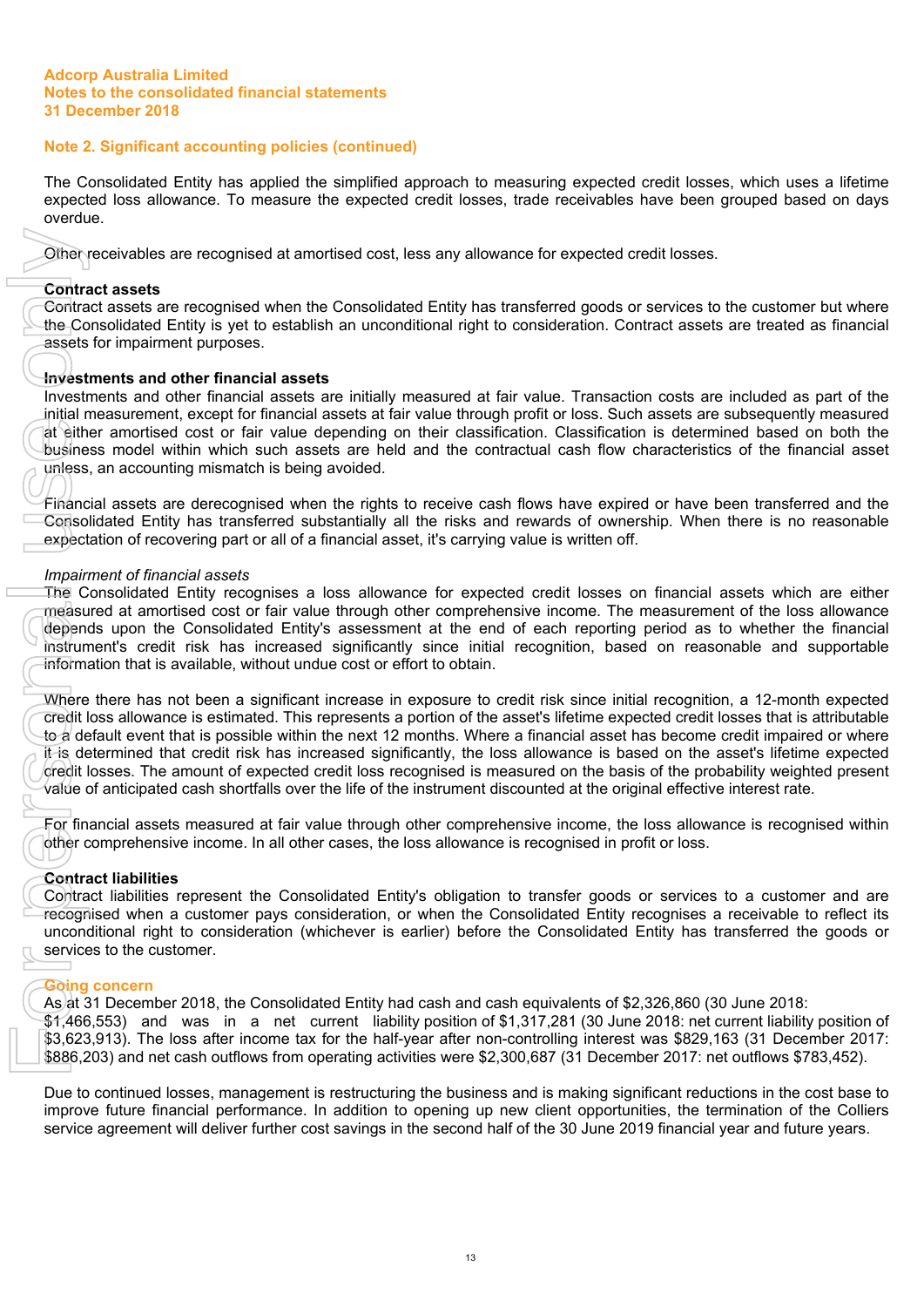# **Note 2. Significant accounting policies (continued)**

The Company has had a debtor finance facility in place with Cashflow Finance Australia Pty Ltd, previously 1st Cash Pty Ltd, trading as Thorn Trade and Debtor Finance ("Thorn") since December 2016. The facility has been operating effectively and will be maintained to fund working capital requirements over the next twelve months and foreseeable future. As at 31 December 2018, the Company has a \$750,000 loan from Millennium Company Pty Ltd ATF The Rodwell (New Millennium) Trust ("Millennium"), a company associated with the Company's major shareholder and Chairman, Ian Rodwell. This facility was due to expire on 31 March 2019. As previously announced on 15 February 2019, this facility has been extended to 31 December 2019 and increased to \$1,500,000.

The Company will continue to utilise a debtor finance facility with Cashflow Finance Pty Ltd and draw down on the Millennium facility to fund working capital requirements and will continue to manage these arrangements to ensure financing is available when needed.

The Millennium facility of \$1,500,000 is presently due and repayable in full by 31 December 2019 and the Company's cash flow projections show they will require additional funding after the Millennium repayment date.

The Company has identified a number of areas of business growth and cost rationalisation that have been included in a strategic plan and continues to explore further opportunities that will mitigate this funding requirement. The Company has demonstrated over a number of years, a history and an ability to deliver cost savings, negotiate with creditors and source funding through various avenues.

Therefore, notwithstanding that there is material uncertainty that the Consolidated Entity will achieve its projected cash flows, the Directors are of a view that it is a going concern. The Consolidated Entity has, and will continue to, initiate a number of substantial changes in order to return to profitability and a positive net asset value and to ensure that it will continue to be able to meet its debts as they fall due. The financial statements have therefore been prepared on a going concern basis. The financial statements do not include any adjustments relating to recoverability and classification of recorded asset amounts or the amount and classification of liabilities that might not be necessary should the Consolidated Entity not continue as a going concern.

# **Comparative information**

Comparatives have been realigned to the current half-year presentation. There is no net effect on profit and net assets for the comparative period.

# **Note 3. Operating segments**

#### *Identification of reportable operating segments*

The Consolidated Entity has identified its operating segments based on the internal reports that are reviewed and used by the Board (the chief operating decision maker ('CODM')) in assessing performance and determining the allocation of resources.

Segment information is reported to the CODM on the basis of geographical region. The Consolidated Entity's products and services are the same within both geographical segments.

The information reported to the CODM is on a monthly basis.

#### *Major customers*

There are no significant customers in any reported segment that comprise greater than 10% of the segments aggregated revenues.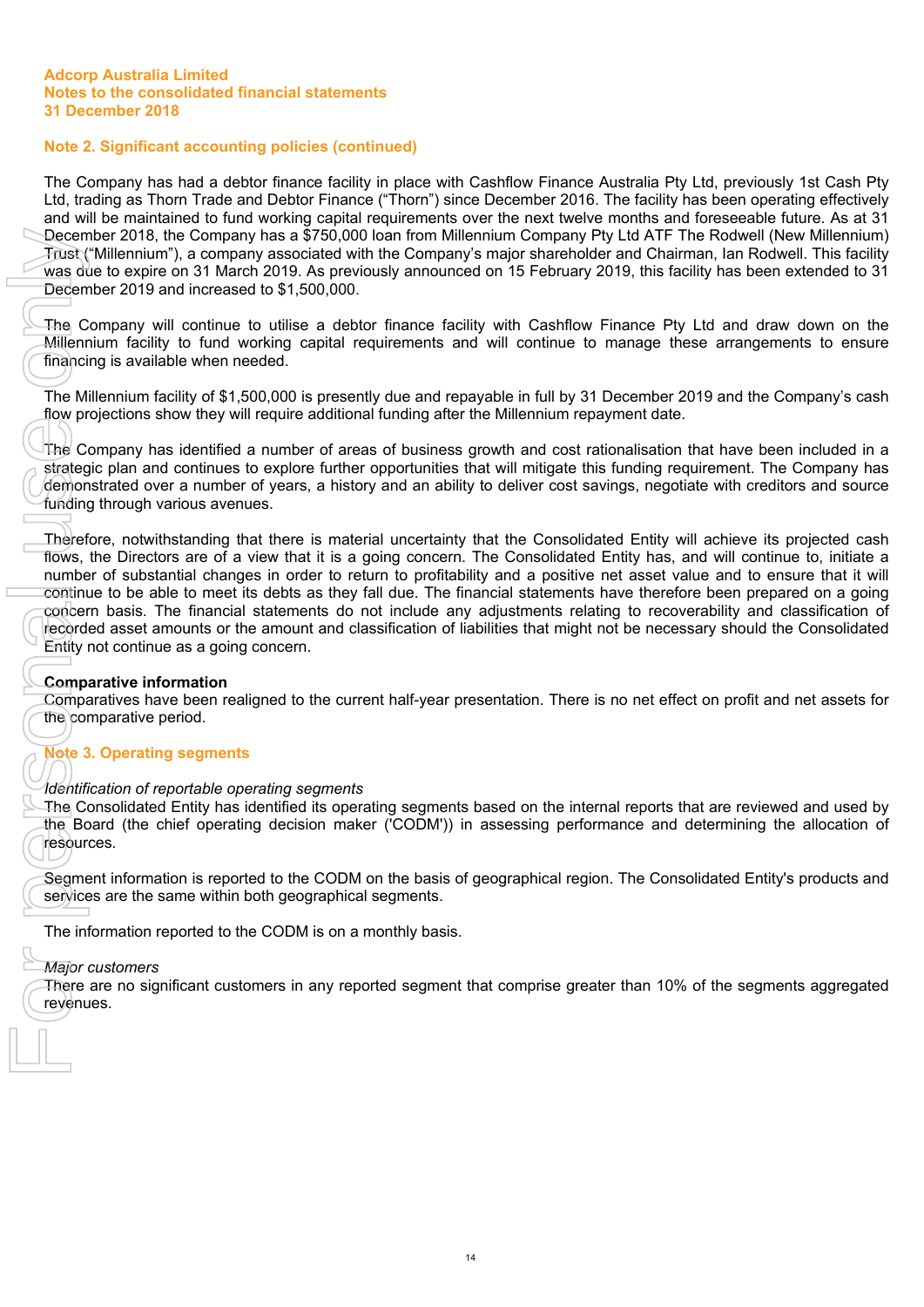# **Note 3. Operating segments (continued)**

#### *Operating segment information*

|                                                                           |                  | <b>New</b> |              |
|---------------------------------------------------------------------------|------------------|------------|--------------|
|                                                                           | <b>Australia</b> | Zealand    | <b>Total</b> |
| <b>Consolidated - 31 Dec 2018</b>                                         | \$               | \$         | \$           |
|                                                                           |                  |            |              |
| <b>Revenue</b>                                                            |                  |            |              |
| Sales to external customers                                               | 4,440,677        | 1,172,477  | 5,613,154    |
| Interest revenue                                                          | 4,029            | 233        | 4,262        |
| <b>Total revenue</b>                                                      | 4,444,706        | 1,172,710  | 5,617,416    |
|                                                                           |                  |            |              |
| <del>E</del> BITDA *                                                      | (525, 317)       | 31,937     | (493, 380)   |
| Depreciation and amortisation                                             |                  |            | (280, 263)   |
| Interest revenue                                                          |                  |            | 4,262        |
| Finance costs                                                             |                  |            | (80, 391)    |
| Loss before income tax benefit                                            |                  |            | (849, 772)   |
| Income tax benefit                                                        |                  |            |              |
|                                                                           |                  |            | 48,063       |
| Loss after income tax benefit                                             |                  |            | (801, 709)   |
|                                                                           |                  |            |              |
| <b>Assets</b>                                                             |                  |            |              |
| Segment assets                                                            | 8,050,905        | 1,258,930  | 9,309,835    |
| Unallocated assets:                                                       |                  |            |              |
| Deferred tax asset                                                        |                  |            | 1,183,801    |
| <b>Total assets</b>                                                       |                  |            | 10,493,636   |
|                                                                           |                  |            |              |
| Liabilities                                                               |                  |            |              |
| Segment liabilities                                                       | 9,124,422        | 673,345    | 9,797,767    |
| Unallocated liabilities:                                                  |                  |            |              |
| Deferred tax liability                                                    |                  |            | 84,301       |
| <b>Total liabilities</b>                                                  |                  |            | 9,882,068    |
|                                                                           |                  |            |              |
| Earnings before interest, tax, depreciation, amortisation and impairment. |                  |            |              |
|                                                                           |                  |            |              |
|                                                                           |                  |            |              |
|                                                                           |                  |            |              |
|                                                                           |                  |            |              |
|                                                                           |                  |            |              |
|                                                                           |                  |            |              |
|                                                                           |                  |            |              |
|                                                                           |                  |            |              |
|                                                                           |                  |            |              |
|                                                                           |                  |            |              |
|                                                                           |                  |            |              |
|                                                                           |                  |            |              |
|                                                                           |                  |            |              |
|                                                                           |                  |            |              |
|                                                                           |                  |            |              |
|                                                                           |                  |            |              |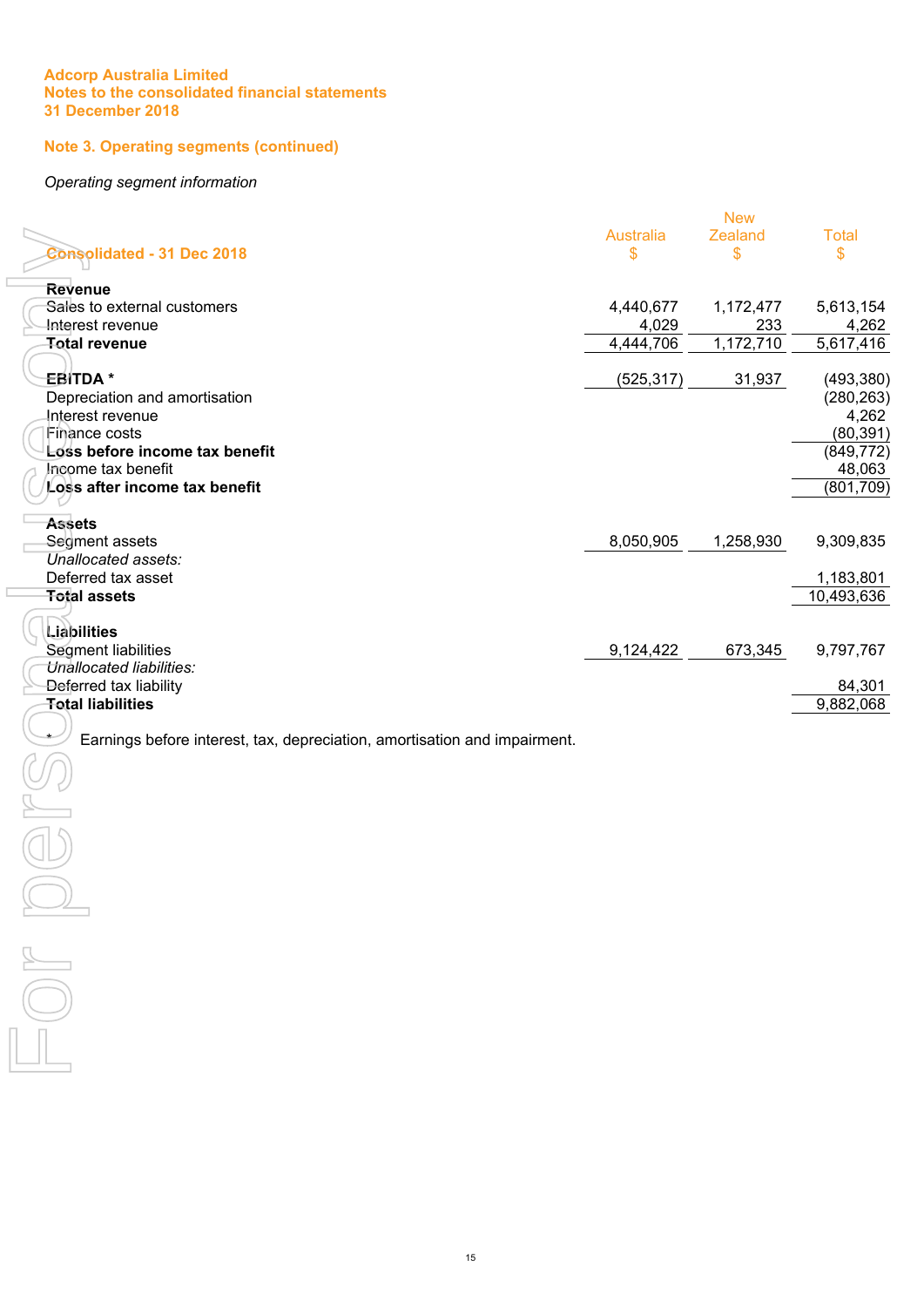# **Note 3. Operating segments (continued)**

|                                                                           |                  | <b>New</b>          |              |
|---------------------------------------------------------------------------|------------------|---------------------|--------------|
|                                                                           | <b>Australia</b> | <b>Zealand</b>      | <b>Total</b> |
| <b>Consolidated - 31 Dec 2017</b>                                         | \$               | \$                  | \$           |
|                                                                           |                  |                     |              |
| Revenue                                                                   |                  |                     |              |
| Sales to external customers                                               | 5,292,221        | 1,174,928           | 6,467,149    |
| Other revenue                                                             | 6,500            | 2,214               | 8,714        |
| Total revenue                                                             | 5,298,721        | 1,177,142           | 6,475,863    |
| Material items include:                                                   |                  |                     |              |
| Share of profits of associates                                            | 36,634           |                     | 36,634       |
|                                                                           |                  |                     |              |
| <b>EBITDA*</b>                                                            | 272,336          | (47, 961)           | 224,375      |
| Depreciation and amortisation                                             |                  |                     | (1,003,133)  |
| Impairment of assets                                                      |                  |                     | (1, 577)     |
| Interest revenue                                                          |                  |                     | 8,714        |
| Finance costs                                                             |                  |                     | (16, 572)    |
| Loss before income tax expense                                            |                  |                     | (788, 193)   |
| Income tax expense                                                        |                  |                     | (87, 171)    |
| Loss after income tax expense                                             |                  |                     | (875, 364)   |
|                                                                           |                  |                     |              |
| Consolidated - 30 June 2018                                               |                  |                     |              |
| <b>Assets</b>                                                             |                  |                     |              |
| Segment assets                                                            | 8,591,375        | 1,545,495           | 10,136,870   |
| Unallocated assets:                                                       |                  |                     |              |
| Deferred tax asset                                                        |                  |                     | 1,108,071    |
| <b>Total assets</b>                                                       |                  |                     | 11,244,941   |
|                                                                           |                  |                     |              |
| <b>Liabilities</b>                                                        |                  |                     |              |
| Segment liabilities                                                       | 11,419,112       | 1,076,319           | 12,495,431   |
| Unallocated liabilities:<br>Deferred tax liability                        |                  |                     | 127,050      |
| Total liabilities                                                         |                  |                     | 12,622,481   |
|                                                                           |                  |                     |              |
| Earnings before interest, tax, depreciation, amortisation and impairment. |                  |                     |              |
| <b>Note 4. Revenue</b>                                                    |                  |                     |              |
|                                                                           |                  |                     |              |
|                                                                           |                  | <b>Consolidated</b> |              |
|                                                                           |                  | 31 Dec 2018         | 31 Dec 2017  |
|                                                                           |                  | S                   | \$           |
| <b>Operating revenues</b>                                                 |                  |                     | 5,709,218    |
| Agency revenue - Media                                                    |                  | 2,424,575           |              |
| Other media and marketing services                                        |                  | 2,826,729           |              |
| Production revenues - Licence fees & Usage or sales based fee             |                  | 361,850             | 575,319      |
| <b>Production revenues - Grants</b>                                       |                  |                     | 182,612      |
|                                                                           |                  |                     |              |
| Revenue                                                                   |                  | 5,613,154           | 6,467,149    |

|                                                               |           | .         |
|---------------------------------------------------------------|-----------|-----------|
| Agency revenue – Media                                        | 2.424.575 |           |
| Other media and marketing services                            | 2,826,729 |           |
| Production revenues – Licence fees & Usage or sales based fee | 361.850   | 575.319   |
| <b>Production revenues - Grants</b>                           |           | 182.612   |
|                                                               |           |           |
| <del>R</del> evenue                                           | 5.613.154 | 6.467.149 |
|                                                               |           |           |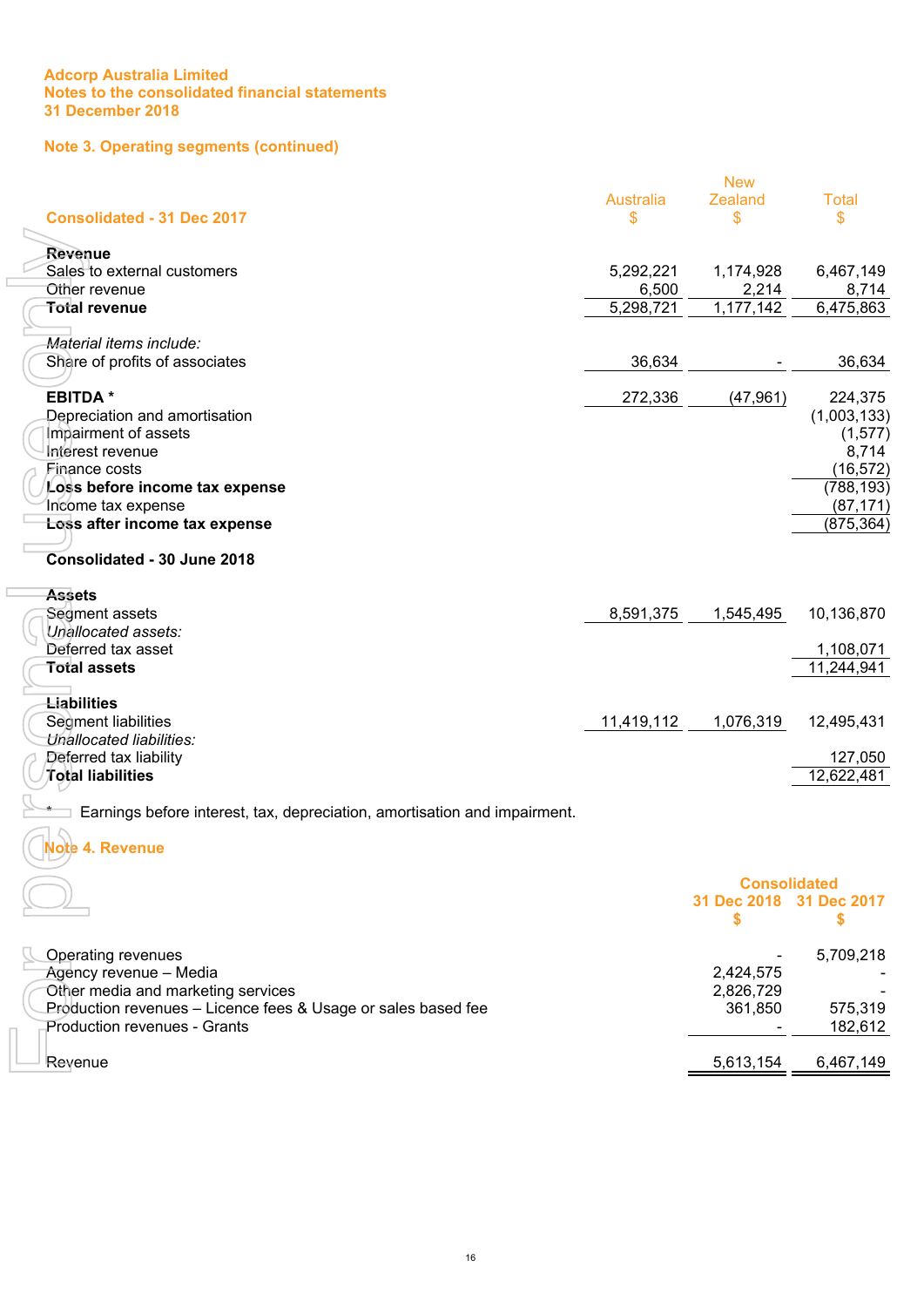# **Note 4. Revenue (continued)**

# *Disaggregation of revenue*

The disaggregation of revenue from contracts with customers is as follows:

| <b>Consolidated - 31 Dec 2018</b>                             | Australia<br>S | New Zealand | Total<br>S |
|---------------------------------------------------------------|----------------|-------------|------------|
| Major product lines                                           |                |             |            |
| Agency revenue – Media                                        | 1,494,755      | 929.820     | 2,424,575  |
| Other media and marketing services                            | 2,584,072      | 242.657     | 2,826,729  |
| Production revenues - Licence fees & Usage or sales based fee | 361,850        |             | 361,850    |
|                                                               | 4,440,677      | 1.172.477   | 5,613,154  |
| Timing of revenue recognition                                 |                |             |            |
| Services transferred at a point in time                       | 4,440,677      | 1,172,477   | 5,613,154  |

#### **Note 5. Expenses**

| <b>Consolidated - 31 Dec 2018</b>                                                                                                               | <b>Australia</b><br>\$ | <b>New Zealand</b>      | <b>Total</b><br>\$     |
|-------------------------------------------------------------------------------------------------------------------------------------------------|------------------------|-------------------------|------------------------|
|                                                                                                                                                 |                        |                         |                        |
| Major product lines                                                                                                                             |                        |                         |                        |
| Agency revenue - Media<br>Other media and marketing services                                                                                    | 1,494,755<br>2,584,072 | 929,820<br>242,657      | 2,424,575<br>2,826,729 |
| Production revenues - Licence fees & Usage or sales based fee                                                                                   | 361,850                |                         | 361,850                |
|                                                                                                                                                 |                        |                         |                        |
|                                                                                                                                                 | 4,440,677              | 1,172,477               | 5,613,154              |
|                                                                                                                                                 |                        |                         |                        |
| Timing of revenue recognition<br>Services transferred at a point in time                                                                        | 4,440,677              | 1,172,477               | 5,613,154              |
|                                                                                                                                                 |                        |                         |                        |
| AASB 15 was adopted using the modified retrospective approach and as such comparatives have not been provided for<br>disaggregation of revenue. |                        |                         |                        |
| <b>Note 5. Expenses</b>                                                                                                                         |                        |                         |                        |
|                                                                                                                                                 |                        | <b>Consolidated</b>     |                        |
|                                                                                                                                                 |                        | 31 Dec 2018 31 Dec 2017 |                        |
|                                                                                                                                                 |                        | \$                      | \$                     |
|                                                                                                                                                 |                        |                         |                        |
| Less before income tax includes the following specific expenses:                                                                                |                        |                         |                        |
| Depreciation                                                                                                                                    |                        |                         |                        |
| Office equipment                                                                                                                                |                        | 76,601                  | 47,847                 |
| <b>Furniture and fittings</b>                                                                                                                   |                        | 55,028                  | 101,633                |
|                                                                                                                                                 |                        |                         |                        |
| <b>Total depreciation</b>                                                                                                                       |                        | 131,629                 | 149,480                |
|                                                                                                                                                 |                        |                         |                        |
| Amortisation                                                                                                                                    |                        |                         |                        |
| Software licences                                                                                                                               |                        | 37,133                  | 81,144                 |
| Contract asset                                                                                                                                  |                        | 111,501                 | 772,509                |
| Total amortisation                                                                                                                              |                        | 148,634                 | 853,653                |
|                                                                                                                                                 |                        |                         |                        |
| <b>Total depreciation and amortisation</b>                                                                                                      |                        | 280,263                 | 1,003,133              |
|                                                                                                                                                 |                        |                         |                        |
| Finance costs                                                                                                                                   |                        |                         |                        |
| Interest and finance charges paid/payable                                                                                                       |                        | 80,391                  | 16,572                 |
| Net foreign exchange loss                                                                                                                       |                        |                         |                        |
| Net foreign exchange loss                                                                                                                       |                        | 4,426                   | 5,379                  |
|                                                                                                                                                 |                        |                         |                        |
| Net loss on disposal                                                                                                                            |                        |                         |                        |
| Net loss on disposal of property, plant and equipment                                                                                           |                        | 11,453                  | 914                    |
|                                                                                                                                                 |                        |                         |                        |
| Superannuation expense                                                                                                                          |                        |                         |                        |
| Defined contribution superannuation expense                                                                                                     |                        | 227,429                 | 260,225                |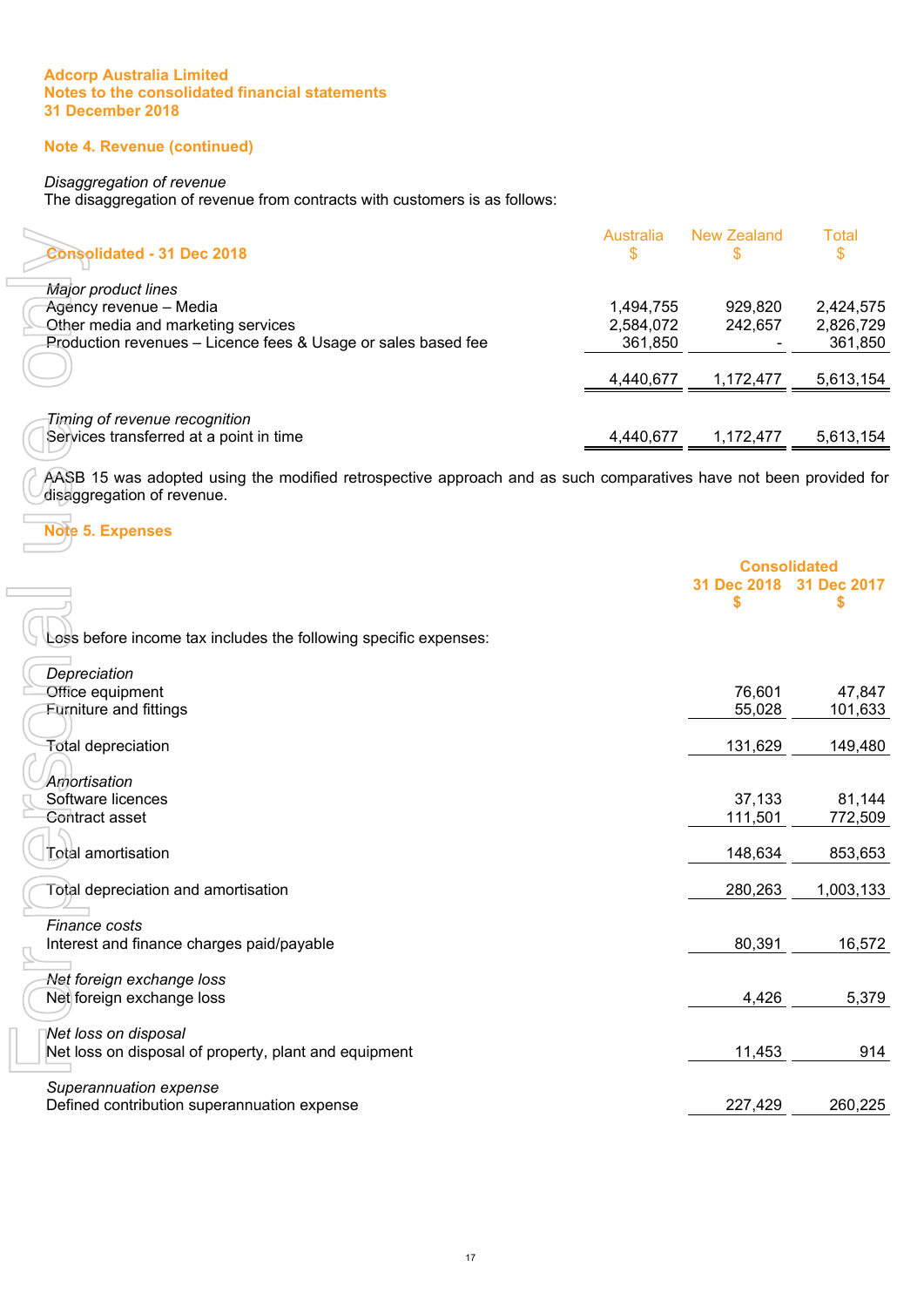$\mathbb{I}$  $\overline{\phantom{a}}$ 

 $\Box$ 

# **Note 6. Current assets - trade and other receivables**

|                                                                                                           | <b>Consolidated</b> |                          |
|-----------------------------------------------------------------------------------------------------------|---------------------|--------------------------|
|                                                                                                           |                     | 31 Dec 2018 30 June 2018 |
|                                                                                                           |                     |                          |
| Frade receivables<br>Less: Allowance for expected credit losses (30 Jun 2018: Provision for impairment of | 3,858,264           | 4,758,157                |
| receivables)                                                                                              | (99, 253)           | (105, 765)               |
|                                                                                                           | 3,759,011           | 4,652,392                |
| Other receivables                                                                                         | 287,954             | 223,234                  |
|                                                                                                           | 4,046,965           | 4,875,626                |
|                                                                                                           |                     |                          |

| <b>Consolidated</b>   | <b>Expected</b><br>credit loss<br>rate<br>31 Dec 2018<br>% | <b>Carrying</b><br>amount<br>31 Dec 2018 | <b>Allowance</b><br>for expected<br>credit losses<br>31 Dec 2018 |
|-----------------------|------------------------------------------------------------|------------------------------------------|------------------------------------------------------------------|
| Not overdue           |                                                            | 1,797,243                                |                                                                  |
| 0 to 3 months overdue |                                                            | 1,710,998                                |                                                                  |
| 3 to 6 months overdue | 3%                                                         | 76,548                                   | 2,275                                                            |
| Over 6 months overdue | 21%                                                        | 462,176                                  | 96,978                                                           |
|                       |                                                            | 4,046,965                                | 99,253                                                           |

# **Note 7. Current liabilities - contract liabilities and deferred revenue**

| <b>Trade receivables</b>                                                                                  |     | 3,858,264           | 4,758,157                |
|-----------------------------------------------------------------------------------------------------------|-----|---------------------|--------------------------|
| Less: Allowance for expected credit losses (30 Jun 2018: Provision for impairment of                      |     |                     |                          |
| receivables)                                                                                              |     | (99, 253)           | (105, 765)               |
|                                                                                                           |     | 3,759,011           | 4,652,392                |
| Other receivables                                                                                         |     | 287,954             | 223,234                  |
|                                                                                                           |     | 4,046,965           | 4,875,626                |
| The ageing of the receivables and allowance for expected credit losses provided for above are as follows: |     |                     |                          |
|                                                                                                           |     |                     |                          |
| <b>Expected</b>                                                                                           |     |                     | <b>Allowance</b>         |
| credit loss                                                                                               |     | <b>Carrying</b>     | for expected             |
| rate                                                                                                      |     | amount              | credit losses            |
| 31 Dec 2018                                                                                               |     | 31 Dec 2018         | 31 Dec 2018              |
| <b>Consolidated</b><br>%                                                                                  |     | \$                  | \$                       |
| Not overdue                                                                                               |     | 1,797,243           |                          |
| 0 to 3 months overdue                                                                                     |     | 1,710,998           |                          |
| 3 to 6 months overdue                                                                                     | 3%  | 76,548              | 2,275                    |
| Over 6 months overdue                                                                                     | 21% | 462,176             | 96,978                   |
|                                                                                                           |     |                     |                          |
|                                                                                                           |     | 4,046,965           | 99,253                   |
|                                                                                                           |     |                     |                          |
| Note 7. Current liabilities - contract liabilities and deferred revenue                                   |     |                     |                          |
|                                                                                                           |     |                     |                          |
|                                                                                                           |     | <b>Consolidated</b> |                          |
|                                                                                                           |     |                     | 31 Dec 2018 30 June 2018 |
|                                                                                                           |     | \$                  | \$                       |
| <b>Contract liabilities</b>                                                                               |     | 147,836             |                          |
| Deferred revenue                                                                                          |     |                     | 29,000                   |
|                                                                                                           |     |                     |                          |
|                                                                                                           |     | 147,836             | 29,000                   |
|                                                                                                           |     |                     |                          |
| Reconciliation                                                                                            |     |                     |                          |
| Reconciliation of the written down values at the beginning and end of the current and                     |     |                     |                          |
| previous financial half-year are set out below:                                                           |     |                     |                          |
|                                                                                                           |     |                     |                          |
| Opening balance                                                                                           |     |                     |                          |
| Payments received in advance                                                                              |     | 110,675             |                          |
| Transfer from deferred revenue on adoption of AASB 15                                                     |     | 254,123             |                          |
| Transfer to revenue - performance obligations satisfied in previous periods                               |     | (216, 962)          |                          |
| Closing balance                                                                                           |     | 147,836             |                          |
|                                                                                                           |     |                     |                          |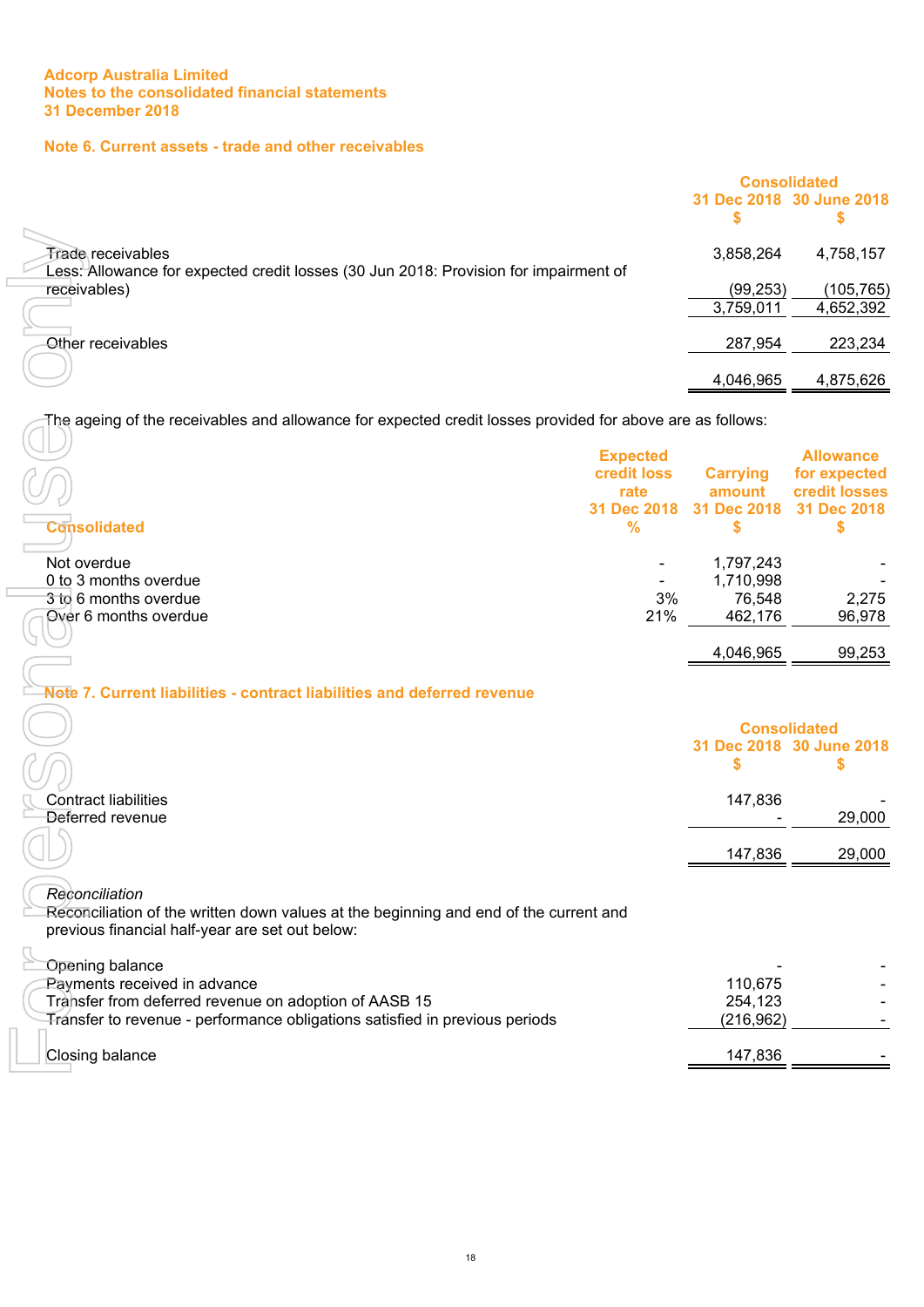# **Note 7. Current liabilities - contract liabilities and deferred revenue (continued)**

|                                          | <b>Consolidated</b><br>31 Dec 2018 |
|------------------------------------------|------------------------------------|
| <b>Within 6 months</b><br>6 to 12 months | 47,581<br>100,255                  |
|                                          | 147,836                            |
| Note 8. Equity - issued capital          |                                    |

| <b>Within 6 months</b><br>6 to 12 months                                                                                                                                                                                                                                                                                                                                                                                                                                                                                                                                                 |                                |                  |                                                                                           |                          | 47,581<br>100,255                     |
|------------------------------------------------------------------------------------------------------------------------------------------------------------------------------------------------------------------------------------------------------------------------------------------------------------------------------------------------------------------------------------------------------------------------------------------------------------------------------------------------------------------------------------------------------------------------------------------|--------------------------------|------------------|-------------------------------------------------------------------------------------------|--------------------------|---------------------------------------|
|                                                                                                                                                                                                                                                                                                                                                                                                                                                                                                                                                                                          |                                |                  |                                                                                           |                          | 147,836                               |
| <b>Note 8. Equity - issued capital</b>                                                                                                                                                                                                                                                                                                                                                                                                                                                                                                                                                   |                                |                  |                                                                                           |                          |                                       |
|                                                                                                                                                                                                                                                                                                                                                                                                                                                                                                                                                                                          |                                | <b>Shares</b>    | <b>Consolidated</b><br>31 Dec 2018 30 June 2018 31 Dec 2018 30 June 2018<br><b>Shares</b> | \$                       | \$                                    |
| Ordinary shares - fully paid                                                                                                                                                                                                                                                                                                                                                                                                                                                                                                                                                             |                                | 455,074,570      | 182,029,806                                                                               | 35,118,993               | 32,353,386                            |
| Movements in ordinary share capital                                                                                                                                                                                                                                                                                                                                                                                                                                                                                                                                                      |                                |                  |                                                                                           |                          |                                       |
| <b>Details</b>                                                                                                                                                                                                                                                                                                                                                                                                                                                                                                                                                                           | <b>Date</b>                    |                  | No of shares Issue price                                                                  |                          | \$                                    |
| <b>Balance</b><br>Rights issue<br>Share issue transaction costs                                                                                                                                                                                                                                                                                                                                                                                                                                                                                                                          | 1 July 2018<br>10 October 2018 |                  | 182,029,806<br>273,044,764                                                                | \$0.011<br>\$0.000       | 32,353,386<br>3,003,492<br>(237, 885) |
| Balance                                                                                                                                                                                                                                                                                                                                                                                                                                                                                                                                                                                  |                                | 31 December 2018 | 455,074,570                                                                               |                          | 35,118,993                            |
| The Company issued 273,044,764 new shares on 10 October 2018 under a 3 for 2 renounceable pro rata entitlement offer<br>with a share price of \$0.011. The rights issue was fully underwritten by MCO Nominees Pty Ltd ACN 609 094 724, an<br>entity associated with Ian Rodwell, the Company Chairman and majority shareholder. Transaction costs associated with<br>the rights issue totalled \$237,885.<br>Note 9. Equity - dividends<br>There were no dividends paid, recommended or declared during the current or previous financial half-year.<br>Note 10. Fair value measurement |                                |                  |                                                                                           |                          |                                       |
| The carrying amounts of trade and other receivables and trade and other payables are assumed to approximate their fair<br>values due to their short-term nature. The fair value of financial liabilities is estimated by discounting the remaining<br>contractual maturities at the current market interest rate that is available for similar financial liabilities.                                                                                                                                                                                                                    |                                |                  |                                                                                           |                          |                                       |
| <b>Note 11. Contingent liabilities</b>                                                                                                                                                                                                                                                                                                                                                                                                                                                                                                                                                   |                                |                  |                                                                                           |                          |                                       |
| The Consolidated Entity has provided various guarantees over premises occupied.                                                                                                                                                                                                                                                                                                                                                                                                                                                                                                          |                                |                  |                                                                                           |                          |                                       |
|                                                                                                                                                                                                                                                                                                                                                                                                                                                                                                                                                                                          |                                |                  |                                                                                           | <b>Consolidated</b><br>S | 31 Dec 2018 30 June 2018<br>\$        |
| Premises                                                                                                                                                                                                                                                                                                                                                                                                                                                                                                                                                                                 |                                |                  |                                                                                           | 505,492                  | 530,242                               |
| On 11 November 2016, the Company received a letter from Dentsu Mitchell Media Australia Pty Ltd ('Dentsu') claiming<br>amounts owing by the Company. This letter was in response to one issued by the Company on 9 November 2016<br>demanding payment of outstanding invoices for services rendered. The Company considers Dentsu's letter dated 11<br>November 2016 to contain largely unsubstantiated claims and will vigorously defend this position.                                                                                                                                 |                                |                  |                                                                                           |                          |                                       |

# **Note 9. Equity - dividends**

# **Note 10. Fair value measurement**

# **Note 11. Contingent liabilities**

| $\overline{\phantom{a}}$ | <b>Consolidated</b>            |  |  |  |
|--------------------------|--------------------------------|--|--|--|
|                          | 31 Dec 2018 30 June 2018<br>S. |  |  |  |
| Premises                 | 530,242<br>505,492             |  |  |  |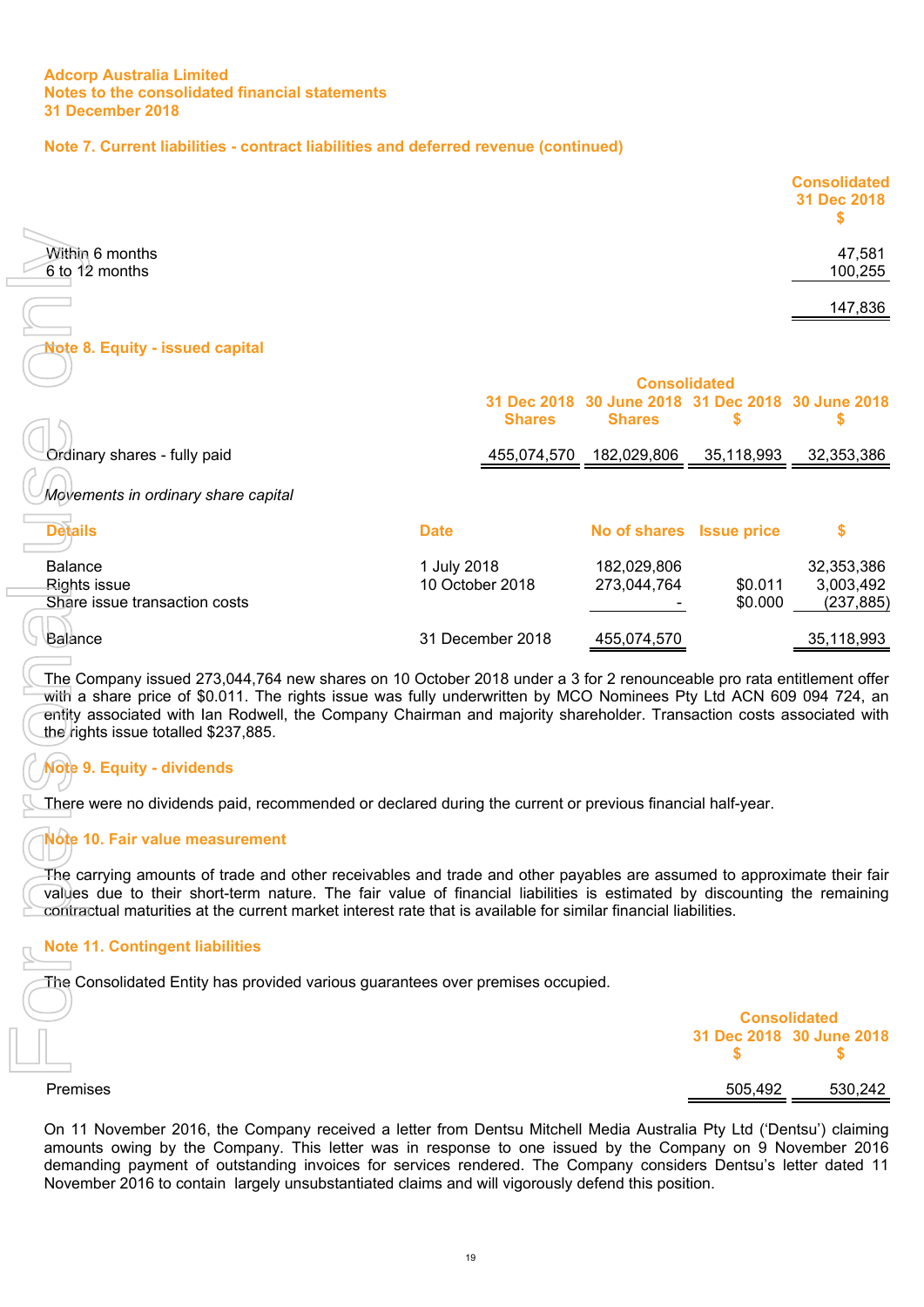# **Note 11. Contingent liabilities (continued)**

On 22 December 2016, the Company again demanded payment of outstanding invoices for services rendered and, in addition, claimed damages for wrongful termination of agreement and for engaging in misleading and deceptive conduct.

On 28 April 2017, the Company lodged a Statement of Claim in the Supreme Court of New South Wales against Dentsu in relation to this termination of services. Dentsu has lodged a counter claim, however the Company maintains Dentsu's claim is largely unsubstantiated and will vigorously defend this position.

# **Note 12. Earnings per share**

| On 28 April 2017, the Company lodged a Statement of Claim in the Supreme Court of New South Wales against Dentsu in<br>relation to this termination of services. Dentsu has lodged a counter claim, however the Company maintains Dentsu's<br>claim is largely unsubstantiated and will vigorously defend this position.                                                                                                       |                                                     |                         |  |
|--------------------------------------------------------------------------------------------------------------------------------------------------------------------------------------------------------------------------------------------------------------------------------------------------------------------------------------------------------------------------------------------------------------------------------|-----------------------------------------------------|-------------------------|--|
| On 16 March 2018, the Company lodged its lay evidence and on 6 July 2018 lodged its expert evidence. Dentsu is now<br>preparing their evidence in response. The Company maintains it has a strong case and will continue to vigorously pursue<br>this legal action.                                                                                                                                                            |                                                     |                         |  |
| During the last 6 months, the Company has attempted to mediate and reach a settlement outside of court, however this<br>has been unsuccessful.                                                                                                                                                                                                                                                                                 |                                                     |                         |  |
| Dentsu are required to provide their evidence, including expert evidence by 5 April 2019. The Company will then need to<br>respond by 10 May 2019. A court directions hearing is set for 17 May 2019 whereby a trial date will be set.                                                                                                                                                                                         |                                                     |                         |  |
| The Company maintains it has a strong case and will continue to vigorously pursue this legal action.                                                                                                                                                                                                                                                                                                                           |                                                     |                         |  |
| <b>Vote 12. Earnings per share</b>                                                                                                                                                                                                                                                                                                                                                                                             |                                                     |                         |  |
|                                                                                                                                                                                                                                                                                                                                                                                                                                | <b>Consolidated</b><br>31 Dec 2018 31 Dec 2017<br>S |                         |  |
| Loss after income tax<br>Non-controlling interest                                                                                                                                                                                                                                                                                                                                                                              | (801,709)<br>(27, 454)                              | (875, 364)<br>(10, 839) |  |
| oss after income tax attributable to the owners of Adcorp Australia Limited                                                                                                                                                                                                                                                                                                                                                    | (829, 163)                                          | (886, 203)              |  |
|                                                                                                                                                                                                                                                                                                                                                                                                                                | <b>Number</b>                                       | <b>Number</b>           |  |
| Weighted average number of ordinary shares used in calculating basic earnings per share                                                                                                                                                                                                                                                                                                                                        | 305,196,738                                         | 182,029,806             |  |
| Weighted average number of ordinary shares used in calculating diluted earnings per share                                                                                                                                                                                                                                                                                                                                      | 305,196,738                                         | 182,029,806             |  |
|                                                                                                                                                                                                                                                                                                                                                                                                                                | <b>Cents</b>                                        | <b>Cents</b>            |  |
| Basic earnings per share<br>Diluted earnings per share                                                                                                                                                                                                                                                                                                                                                                         | (0.27)<br>(0.27)                                    | (0.49)<br>(0.49)        |  |
| Note 13. Events after the reporting period                                                                                                                                                                                                                                                                                                                                                                                     |                                                     |                         |  |
| As at 31 December 2018, the Company has a \$750,000 loan from Millennium Company Pty Ltd ATF The Rodwell (New<br>Millennium) Trust ("Millennium"), a company associated with the Company's major shareholder and Chairman, lan<br>Rodwell. This facility was due to expire on 31 March 2019. As previously announced on 15 February 2019, this facility has<br>been extended to 31 December 2019 and increased to \$1,500,000. |                                                     |                         |  |
| No other matter or circumstance has arisen since 31 December 2018 that has significantly affected, or may significantly<br>affect the Consolidated Entity's operations, the results of those operations, or the Consolidated Entity's state of affairs in<br>future financial years.                                                                                                                                           |                                                     |                         |  |

## **Note 13. Events after the reporting period**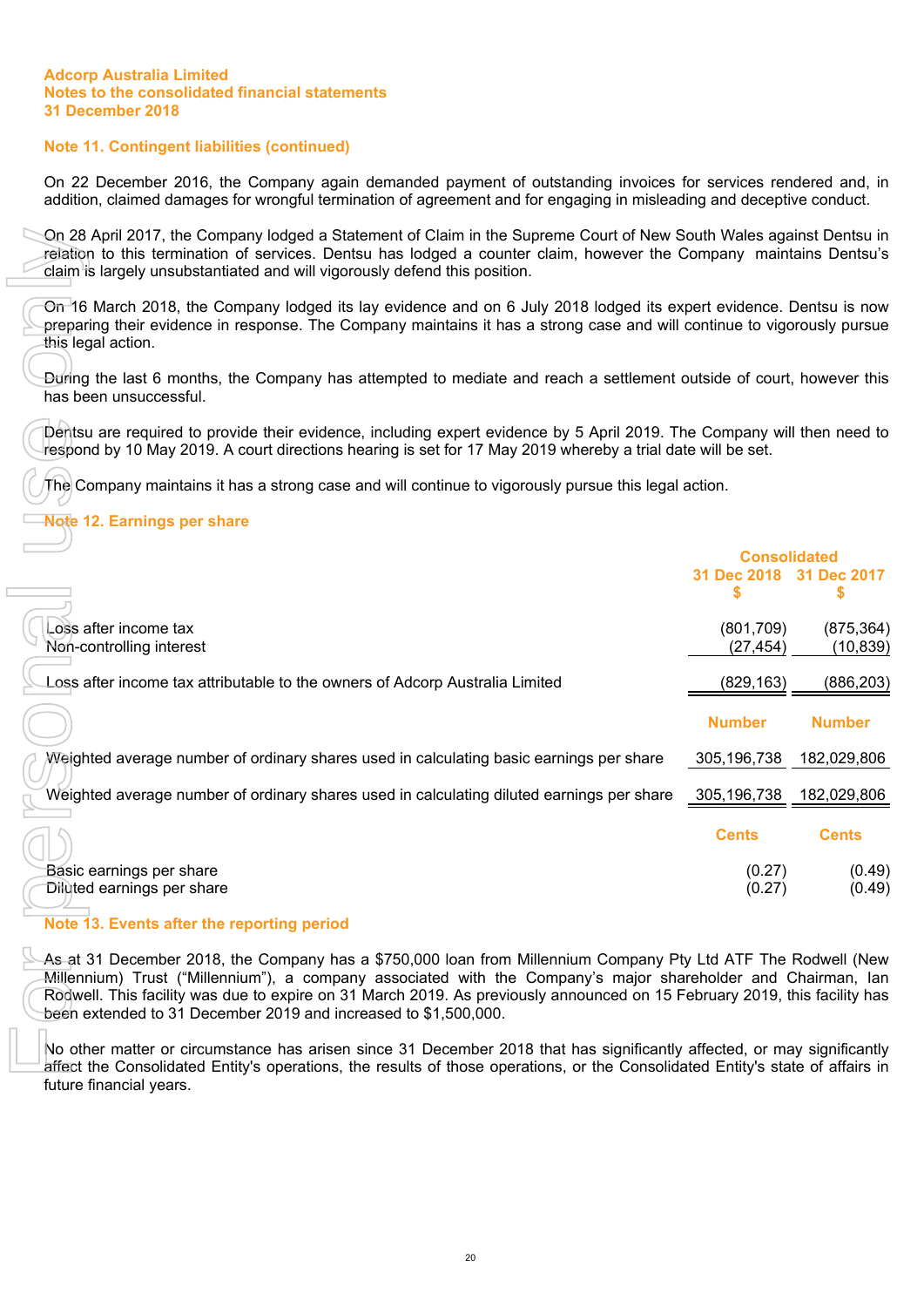#### **Adcorp Australia Limited Directors' declaration 31 December 2018**

<span id="page-23-0"></span>In the directors' opinion:

the attached financial statements and notes comply with the Corporations Act 2001, Australian Accounting Standard AASB 134 'Interim Financial Reporting', the Corporations Regulations 2001 and other mandatory professional reporting requirements;

the attached financial statements and notes give a true and fair view of the Consolidated Entity's financial position as at 31 December 2018 and of its performance for the financial half-year ended on that date; and

there are reasonable grounds to believe that the Company will be able to pay its debts as and when they become due and payable.

Signed in accordance with a resolution of directors made pursuant to section 303(5)(a) of the Corporations Act 2001.

On behalf of the directors

Non

 $\begin{pmatrix} 1 \end{pmatrix}$ David Morrison Chief Executive Officer and Managing Director

28 February 2019 Sydney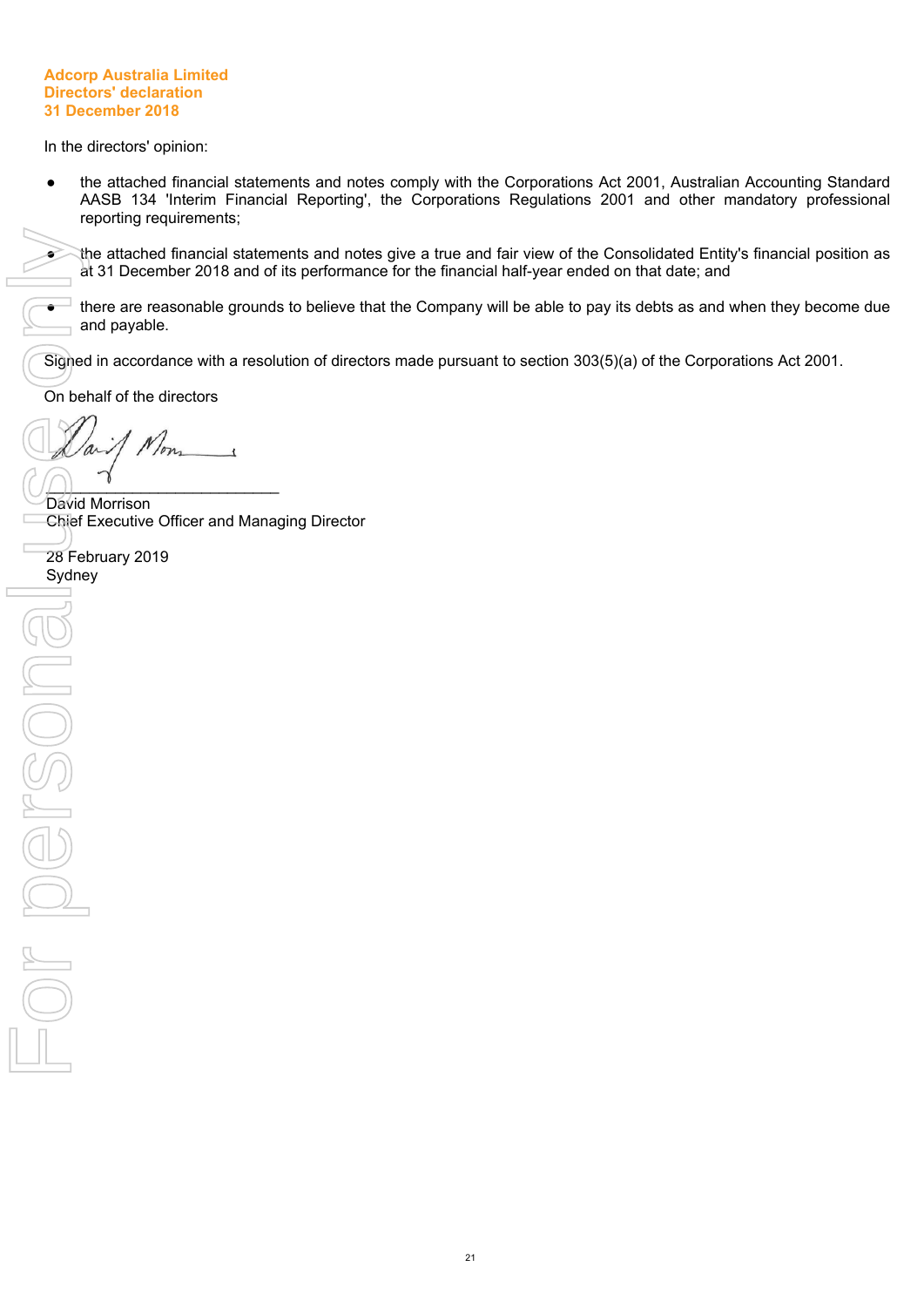

Level 17, 383 Kent Street Sydney NSW 2000

Correspondence to: Locked Bag Q800 QVB Post Office Sydney NSW 1230

**T** +61 2 8297 2400 **F** +61 2 9299 4445 **E** info.nsw@au.gt.com **W** www.grantthornton.com.au

# **Independent Auditor's Review Report**

To the Members of Adcorp Australia Limited

**Report on the review of the half year financial report** 

#### **Conclusion**

We have reviewed the accompanying half year financial report of Adcorp Australia Limited and its subsidiaries (the 'Group') which comprises the statement of financial position as at 31 December 2018, and the statement of profit or loss and other comprehensive income, statement of changes in equity and statement of cash flows for the half year ended on that date, a description of accounting policies, other selected explanatory notes, and the directors' declaration.

Based on our review, which is not an audit, nothing has come to our attention that causes us to believe that the half year financial report of Adcorp Australia Limited does not give a true and fair view of the financial position of the Group as at 31 December 2018, and of its financial performance and its cash flows for the half year ended on that date, in accordance with the *Corporations Act 2001*, including complying with Accounting Standard AASB 134 *Interim Financial Reporting*.

#### **Material uncertainty related to going concern**

We draw attention to Note 2 in the financial report, which indicates that the Group incurred a net loss after non-controlling interest of \$829,163 during the half year ended 31 December 2018 and, as of that date, the Group's current liabilities exceeded its current assets by \$1,317,281. As stated in Note 2, these events or conditions, along with other matters as set forth in Note 2, indicate that a material uncertainty exists that may cast significant doubt on the Group's ability to continue as a going concern. Our conclusion is not modified in respect of this matter.

#### **Directors' responsibility for the half year financial report**

The Directors of the Company are responsible for the preparation of the half year financial report that gives a true and fair view in accordance with Australian Accounting Standards and the *Corporations Act 2001* and for such internal control as the Directors determine is necessary to enable the preparation of the half year financial report that gives a true and fair view and is free from material misstatement, whether due to fraud or error.

Grant Thornton Audit Pty Ltd ACN 130 913 594 a subsidiary or related entity of Grant Thornton Australia Ltd ABN 41 127 556 389 **www.grantthornton.com.au**

'Grant Thornton' refers to the brand under which the Grant Thornton member firms provide assurance, tax and advisory services to their clients and/or refers to one or more member firms, as the context requires. Grant Thornton Australia Ltd is a member firm of Grant Thornton International Ltd (GTIL). GTIL and the member firms are not a worldwide partnership. GTIL and each member firm is a separate legal entity. Services are delivered by the member firms. GTIL does not provide services to clients. GTIL and its member firms are not agents of, and do not obligate one another and are not liable for one another's acts or omissions. In the Australian context only, the use of the term 'Grant Thornton' may refer to<br>Grant Thornton Australia Limited ABN 41 127 556 389 and its Australian subsi Grant Thornton Australia Limited.

Liability limited by a scheme approved under Professional Standards Legislation.